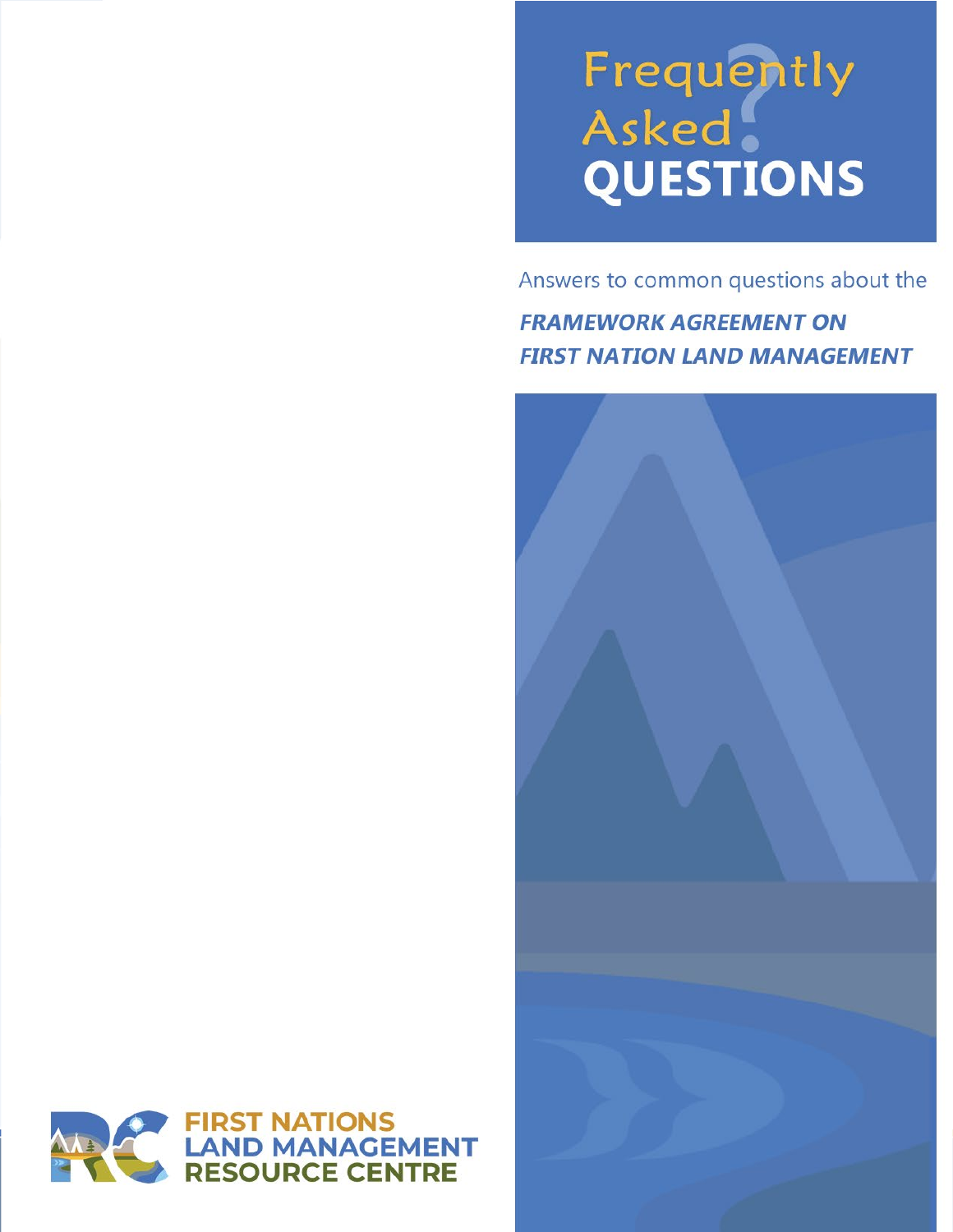### **FREQUENTLY ASKED QUESTIONS TABLE OF CONTENTS**

| <b>FRAMEWORK AGREEMENT</b>                                                                | Page 4  |
|-------------------------------------------------------------------------------------------|---------|
| What is the Framework Agreement?                                                          | Page 4  |
| How is the Framework Agreement ratified?                                                  | Page 4  |
| What is land management?                                                                  | Page 5  |
| Can the Framework Agreement be amended?                                                   | Page 5  |
| Is this part of aboriginal self-government?                                               | Page 5  |
| Will there be any impact on other self-government arrangements?                           | Page 5  |
| <b>ABORIGINAL AND TREATY RIGHTS</b>                                                       | Page 5  |
| Does the Framework Agreement affect Treaty rights?                                        | Page 5  |
| Does the Framework Agreement affect other Aboriginal rights?                              | Page 6  |
| Does it affect other First Nations?                                                       | Page 6  |
| Will the fiduciary relationship between the federal Crown and the First Nations continue? | Page 6  |
| <b>PROTECTION OF FIRST NATION LAND</b>                                                    | Page 6  |
| Will First Nation lands be protected under the Framework Agreement?                       | Page 6  |
| <b>FEDERAL LEGISLATION</b>                                                                | Page 7  |
| Was federal legislation required?                                                         | Page 7  |
| Can the federal legislation change the Framework Agreement?                               | Page 7  |
| Was there a previous Bill in Parliament on this subject?                                  | Page 7  |
| Is this Bill an amendment to the Indian Act?                                              | Page 7  |
| <b>FEDERAL RESPONSIBILITY</b>                                                             | Page 8  |
| Is there any continuing federal responsibility for First Nations lands?                   | Page 8  |
| Who is liable for damages related to First Nation land?                                   | Page 8  |
| What happens to Canada's fiduciary obligation?                                            | Page 8  |
| <b>FIRST NATIONS INVOLVED</b>                                                             | Page 8  |
| What First Nations are involved?                                                          | Page 8  |
| Current map of First Nations Signatories to the Framework Agreement?                      | Page 9  |
| Are other First Nations interested in joining this initiative?                            | Page 10 |
| <b>TAKING RESPONSIBILITY FOR LAND MANAGEMENT</b>                                          | Page 10 |
| How does a First Nation take control of its lands?                                        | Page 10 |
| When is land management authority transferred to the First Nation?                        | Page 10 |
| What is a Land Code?                                                                      | Page 10 |
| Is the Indian Act still relevant to a First Nation that has adopted a Land Code?          | Page 11 |
| What is an Individual Transfer Agreement?                                                 | Page 11 |
|                                                                                           |         |



**FIRST NATIONS<br>LAND MANAGEMENT<br>RESOURCE CENTRE**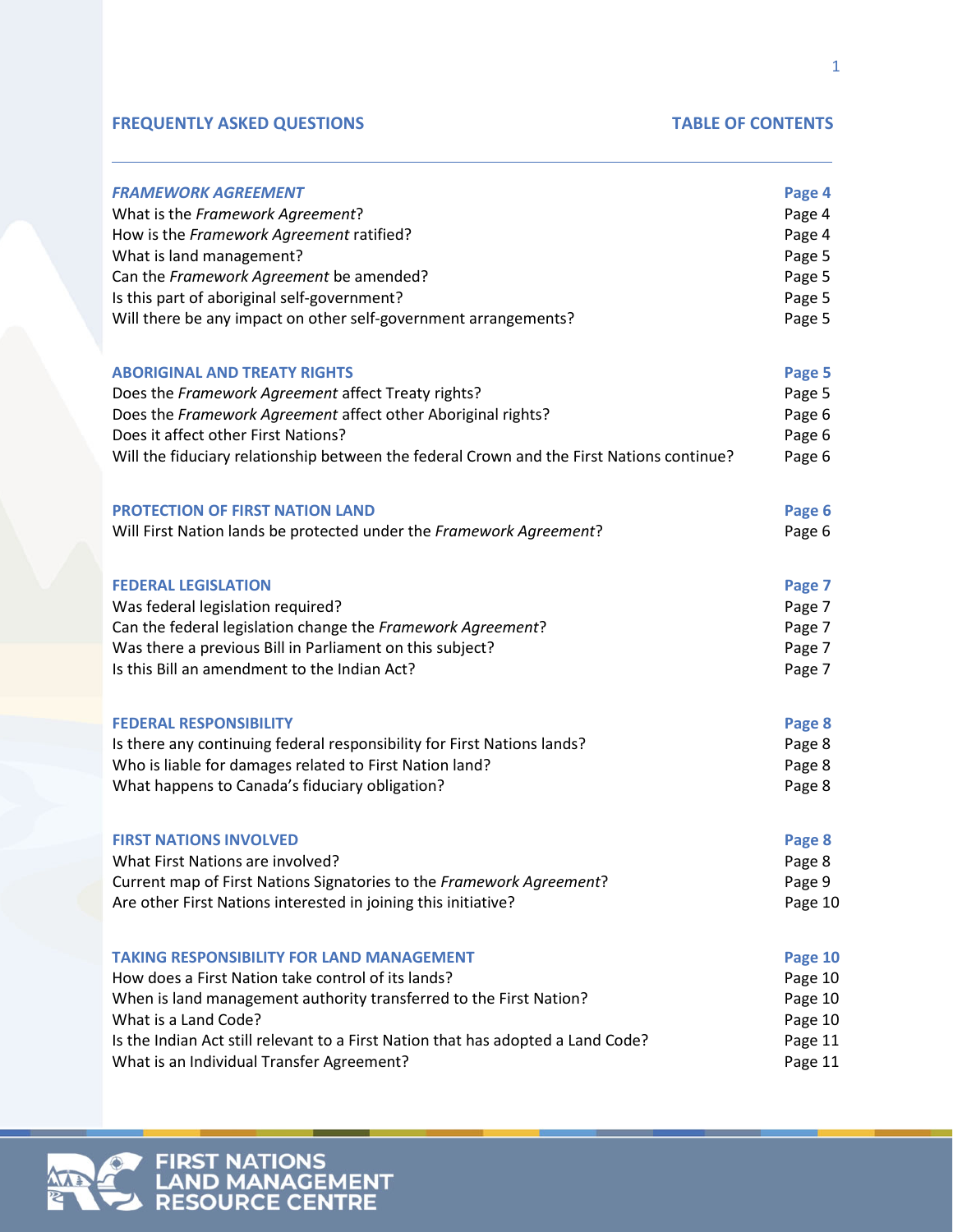| <b>COMMUNITY PARTICIPATION AND APPROVALS</b>                                        | Page 11 |
|-------------------------------------------------------------------------------------|---------|
| Are First Nation members involved in developing a Land Code?                        | Page 11 |
| Does the Land Code need community approval?                                         | Page 12 |
| Are off-reserve members involved?                                                   | Page 12 |
| Is there a verification process?                                                    | Page 12 |
|                                                                                     |         |
| <b>LANDS</b>                                                                        | Page 13 |
| What lands are involved?                                                            | Page 12 |
| Will the land management powers extend beyond the reserve boundaries to traditional |         |
| First Nation territories?                                                           | Page 13 |
| Is First Nation land considered to be fee simple land?                              | Page 13 |
| What resources are covered by the Framework Agreement?                              | Page 13 |
| What resources are not included?                                                    | Page 14 |
| <b>FIRST NATION POWERS</b>                                                          | Page 14 |
|                                                                                     |         |
| What is the legal status of a First Nation?<br>Can a First Nation make laws?        | Page 14 |
| How will First Nation laws be enforced?                                             | Page 14 |
|                                                                                     | Page 14 |
| What other powers will a First Nation have?                                         | Page 15 |
| <b>THIRD PARTY INTERESTS</b>                                                        | Page 15 |
| What happens to existing third-party interests under a Land Code?                   | Page 15 |
| How will interests in First Nation land be recorded?                                | Page 15 |
| <b>ACCOUNTABILITY</b>                                                               | Page 16 |
| Is a First Nation council accountable to the members?                               | Page 16 |
| How will accountability to the members be ensured?                                  | Page 16 |
|                                                                                     |         |
| <b>REVENUES</b>                                                                     | Page 16 |
| Can a First Nation generate its own revenues?                                       | Page 16 |
| What happens to revenues previously collected by Canada?                            | Page 16 |
| <b>TAXATION</b>                                                                     | Page 17 |
| Will First Nation land be subject to taxation?                                      | Page 17 |
| Can a First Nation tax land under the Framework Agreement?                          | Page 17 |
|                                                                                     |         |
| <b>FUNDING</b>                                                                      | Page 17 |
| Is developmental funding available to a First Nation?                               | Page 17 |
| Is funding available to a First Nation to operate under a Land Code?                | Page 17 |
| <b>GENDER EQUITY</b>                                                                |         |
|                                                                                     | Page 18 |
| Do men and women have equal rights in relation to First Nation land?                | Page 18 |
| What are the rules on possession of land if a marriage breaks down?                 | Page 18 |

# **FIRST NATIONS<br>LAND MANAGEMENT<br>RESOURCE CENTRE**  $\circ$

公司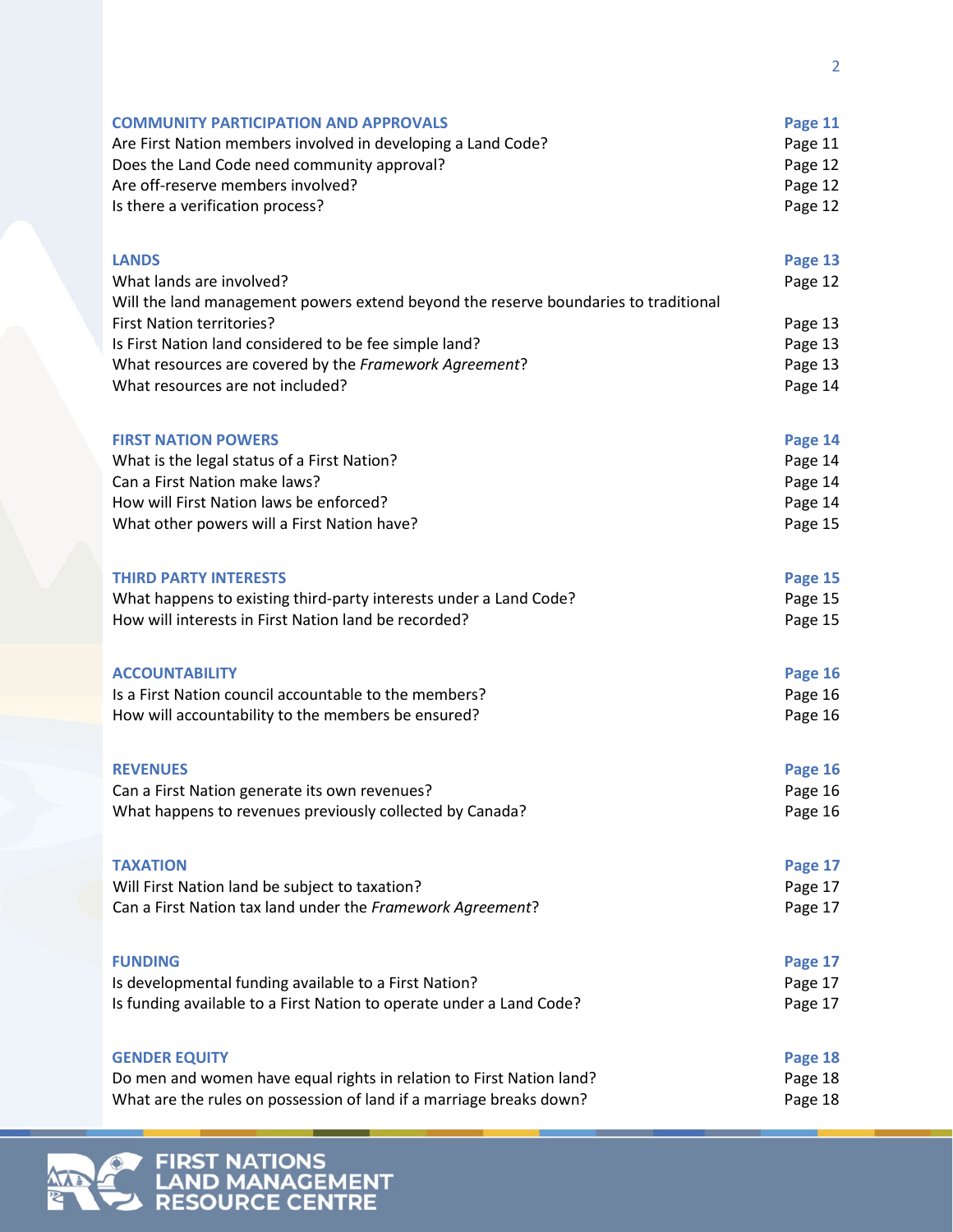| <b>LAND DEVELOPMENT</b>                                                    | Page 18 |
|----------------------------------------------------------------------------|---------|
| Will First Nations be able to develop their land?                          | Page 18 |
| Can First Nation land be mortgaged?                                        | Page 18 |
| Can interests in First Nation land be mortgaged?                           | Page 19 |
| Will real and personal property be subject to seizure under legal process? | Page 19 |
| Can First Nation land be sold?                                             | Page 19 |
| Can First Nation land be exchanged?                                        | Page 19 |
|                                                                            |         |
|                                                                            |         |
| <b>ENVIRONMENT</b>                                                         | Page 19 |
| How will the environment be protected?                                     | Page 19 |
| What happens to existing environmental problems under the Indian Act?      | Page 20 |
|                                                                            |         |
| <b>EXPROPRIATION</b>                                                       | Page 20 |
| Can First Nation land be expropriated by Canada?                           | Page 20 |
| Can First Nation land be expropriated by a Province?                       | Page 20 |
| Can a First Nation expropriate interests in First Nation lands?            | Page 20 |
| Can a Province or Municipality be exempt from First Nation expropriation?  | Page 21 |
|                                                                            |         |
| <b>DISPUTE RESOLUTION</b>                                                  | Page 21 |
| How will community land disputes be resolved?                              | Page 21 |
| How will disputes between a First Nation and Canada be resolved?           | Page 21 |
| Is the court system still available to resolve disputes?                   | Page 21 |
|                                                                            |         |
| <b>LANDS ADVISORY BOARD</b>                                                | Page 22 |
| Who are the Lands Advisory Board?                                          | Page 22 |
| What does the Lands Advisory Board and Resource Centre do?                 | Page 22 |
|                                                                            |         |
|                                                                            |         |
| <b>PROVINCIAL RELATIONS</b>                                                | Page 23 |
| Do Provincial Governments support this initiative?                         | Page 23 |
|                                                                            |         |
| <b>SUMMARY OF BENEFITS TO FIRST NATIONS</b>                                | Page 23 |
| What are the major benefits of the Framework Agreement to First Nations?   | Page 23 |

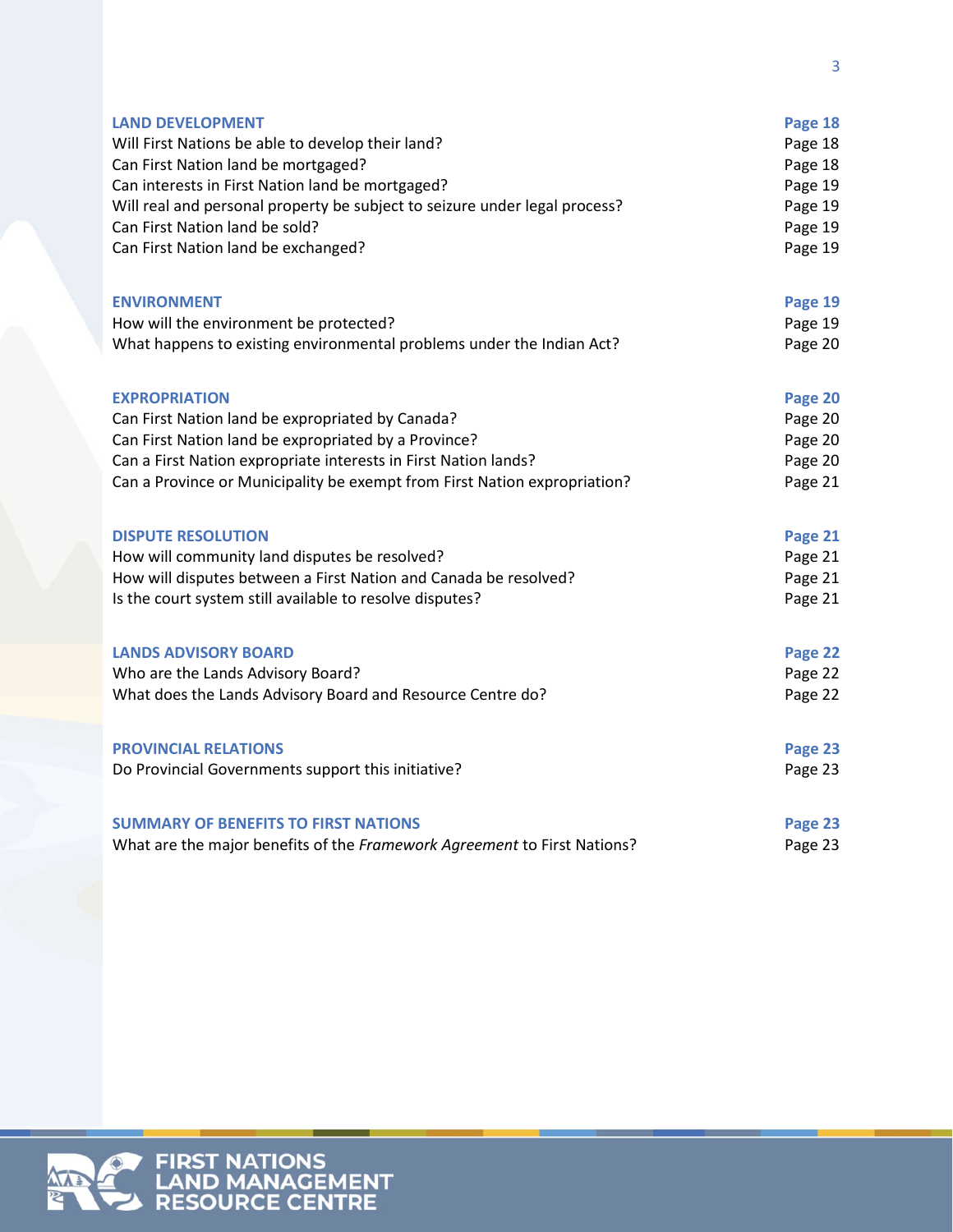### *FRAMEWORK AGREEMENT*

### What is the *Framework Agreement*?

The *Framework Agreement on First Nation Land Management* is a government-to- government agreement signed on February 12, 1996 by 13 First Nations and Canada. One other First Nation was added as a Party as of December 10, 1996.

The *Framework Agreement* is an initiative by these 14 First Nations to opt out of the land management sections of the Indian Act and take over responsibility for the management and control of their reserve lands and resources. The *Framework Agreement* sets out the principal components of this new land management process.

In March of 2003 the *Framework Agreement* was amended to allow for additional signatories or a "rolling 30" (30 First Nations actively developing land codes at any given time) to participate. More than 150 First Nations have signed on to the *Framework Agreement*.

The *Framework Agreement* provides all its signatory First Nations with the option to manage their reserve lands under their own Land Codes. Until each of these First Nation communities develops and approves a Land Code to take control of its reserve lands and resources, federal administration of their reserve lands continues under the Indian Act.

The *Framework Agreement* is not a treaty and does not affect treaty rights or other constitutional rights of the First Nations.

### How is the *Framework Agreement* ratified?

The *Framework Agreement* historically enacted a new approach in government-to- government convention, requiring ratification by each of the First Nations and by Canada.

Canada enacted Bill C\_49, the First Nation Land Management Act, as part of its obligation to ratify the *Framework Agreement*. It was given royal assent on June 17, 1999.

A First Nation ratifies the *Framework Agreement* by enacting a Land Code. Over 80 First Nations have developed and ratified their own land codes to date.

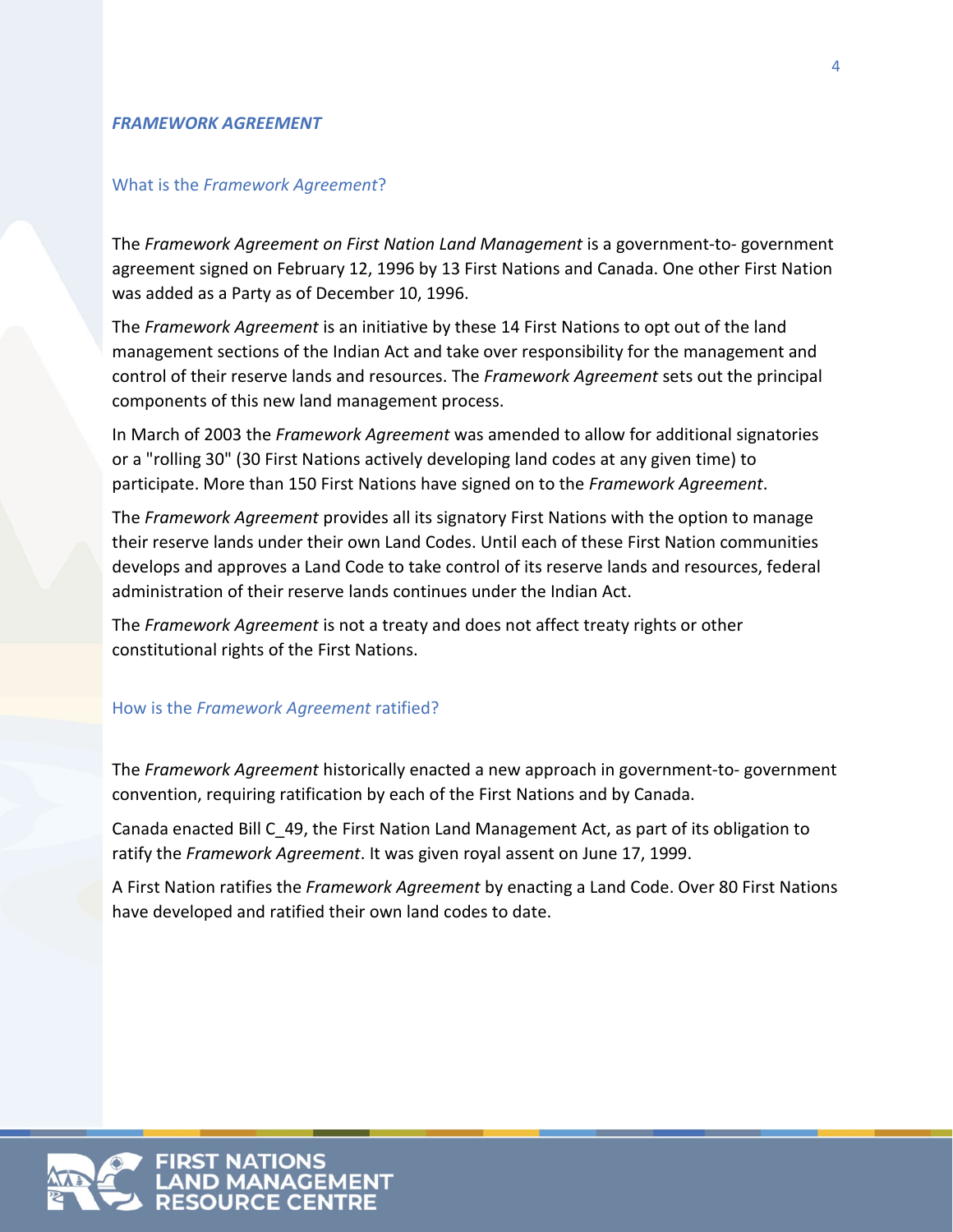### What is land management?

Land management involves the day-to-day administration of reserve lands and resources and the right to legislate in respect of those lands and resources.

Oil and gas, fisheries and migratory birds are not included in the resources to be managed under the *Framework Agreement*. Otherwise, the First Nation's right to manage reserve lands and resources is comprehensive.

### Can the *Framework Agreement* be amended?

Yes. The *Framework Agreement* can only be amended with the approval of 2/3 of the *Framework Agreement*'s Operational First Nation signatories and Canada.

### Is this part of aboriginal self-government?

Yes. This is one sectoral component of self-government by First Nations and deals only with their reserve lands and resources. Matters related to other topics, e.g. elections, governance and education, would be dealt with in the context of other agreements.

### Will there be any impact on other self-government arrangements?

No. There is no direct impact on other self-government arrangements. The provisions of the *Framework Agreement* are sufficiently flexible and progressive that other self-government initiatives are able to fit harmoniously with the First Nation land regimes established under the *Framework Agreement*.

The *Framework Agreement* is not intended to define or prejudice inherent rights, or any other rights, of First Nations to control their lands or resources, e.g. rights under s. 35 of the Constitution. The *Framework Agreement* also does not preclude other negotiations in respect of those rights.

### **ABORIGINAL AND TREATY RIGHTS**

### Does the *Framework Agreement* affect Treaty rights?

No! The *Framework Agreement* is not a treaty and does not affect any treaty rights.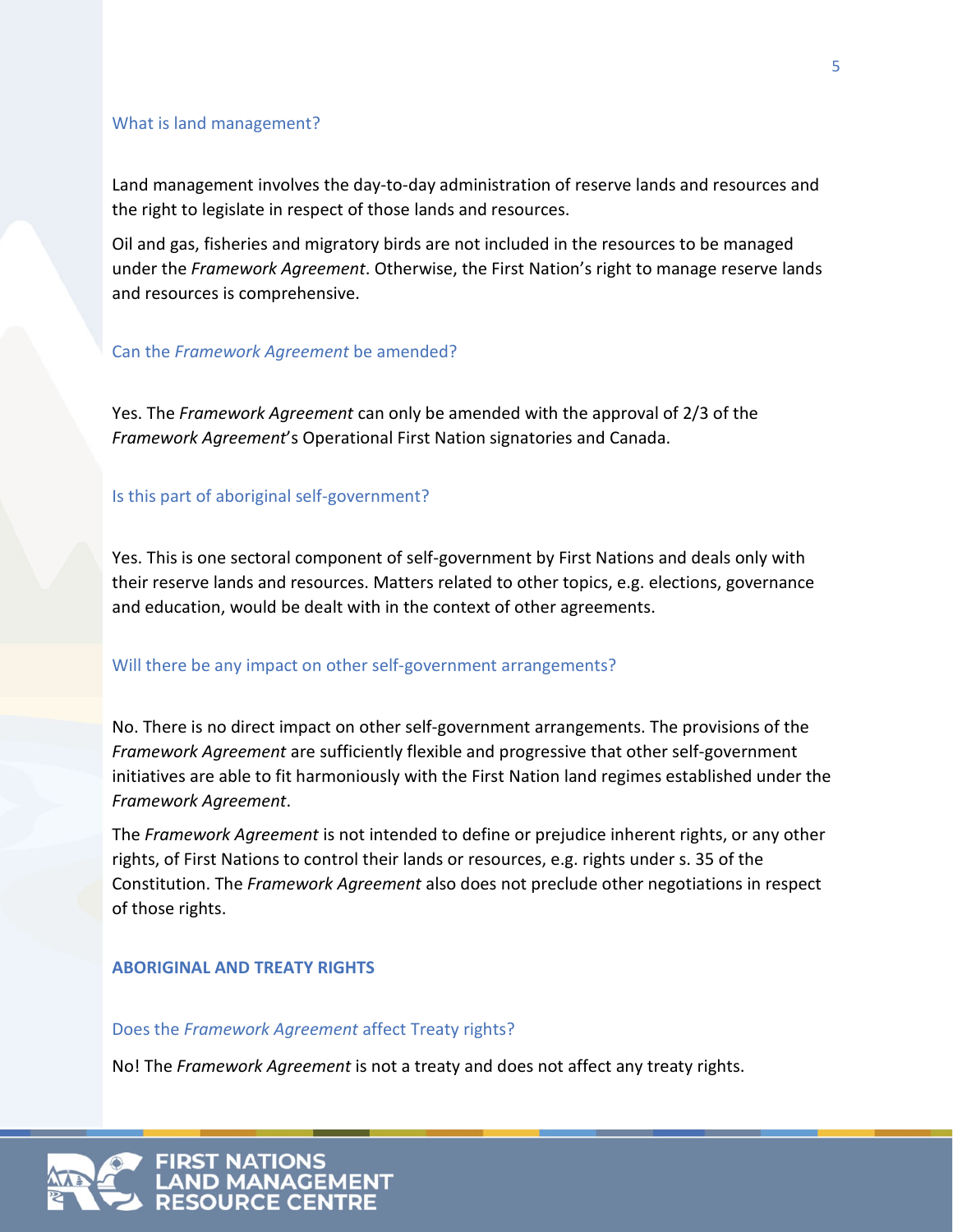### Does the *Framework Agreement* affect other Aboriginal rights?

No! The *Framework Agreement* is not intended to define or prejudice inherent rights, or any other rights, of First Nations to control their lands or resources or to preclude other negotiations in respect of those rights.

### Does it affect other First Nations?

No. It applies only to the First Nation signatories to the *Framework Agreement*. Other First Nations are not affected. The Agreement does not affect any lands, or any rights in lands, that do not belong to these signatory First Nations.

### Will the fiduciary relationship between the federal Crown and the First Nations continue?

Yes. The *Framework Agreement* explicitly states that the Parties acknowledge that the federal Crown's "special relationship" with the First Nations will continue. As a practical matter, because under its Land Code the First Nation will be making the day-to-day decisions regarding its own lands, the Minister's responsibility as a fiduciary is less than it would be under the Indian Act, where the Minister is responsible for these day-to-day decisions.

### **PROTECTION OF FIRST NATION LAND**

### Will First Nation lands be protected under the *Framework Agreement*?

Yes. The land base of a First Nation is protected for future generations.

Once a reserve becomes First Nation land under a Land Code, it cannot be sold or surrendered for sale. First Nation land is immune from expropriation for any provincial purpose and no provincial government or agency can have First Nation land expropriated by Canada.

The power of Canada to expropriate First Nation land is restricted to cases where it is "justified and necessary for a federal public purpose that serves the national interest". If such a case did occur, the First Nation must receive an equivalent amount of land as compensation, in addition to financial compensation for other damages.

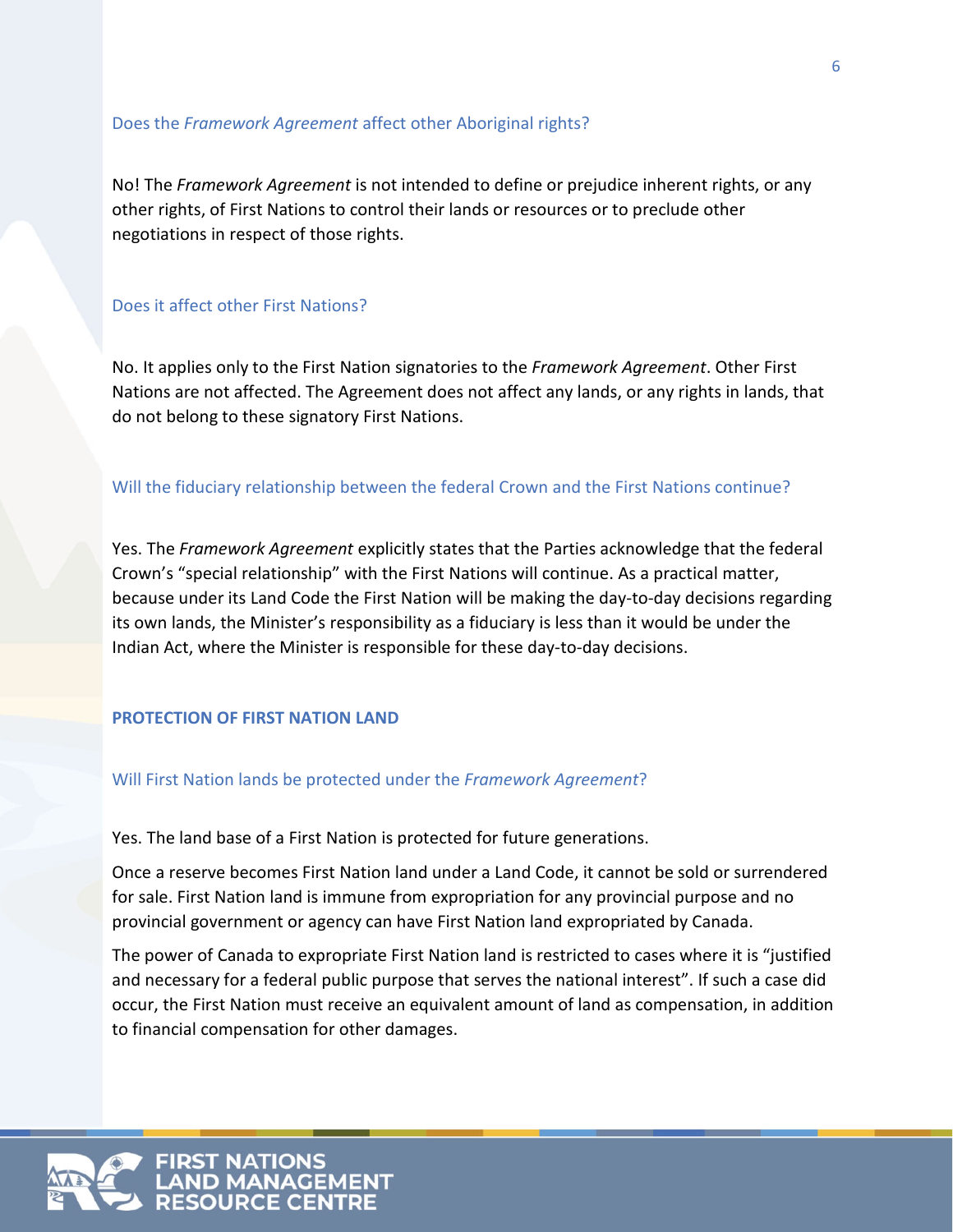A First Nation may decide that it is advantageous to exchange some of its First Nation land for other lands. Provision can be made in its Land Code for a procedure to negotiate and approve such exchanges. However, any exchange of land cannot occur without the consent of the First Nation community.

### **FEDERAL LEGISLATION**

### Is federal legislation required?

Yes. The First Nations Land Management Act is required under the *Framework Agreement* for two purposes:

- as Canada's method to ratify the *Framework Agreement*, and
- to implement those clauses of the *Framework Agreement* that affect third parties, that affect other federal laws, or that are considered important enough to be repeated in the legislation.

### Can the federal legislation change the *Framework Agreement*?

No. The First Nations Land Management Act must be consistent with the Framework Agreement. The Act repeats many of the provisions of the *Framework Agreement* and will only apply to the First Nations that are signatories to it.

### Was there a previous Bill in Parliament on this subject?

Yes. The Act was previously introduced in Parliament on December 10, 1996, as Bill C\_75 and received second reading in April of 1997. However, the federal election prevented that Bill from being enacted in 1997.

The Bill was re-introduced in Parliament as Bill C-49 on June 11, 1998.

### Is this Bill an amendment to the Indian Act?

No. There is no amendment of the Indian Act. The original 14 First Nations were opting out of the land management sections of the Indian Act.

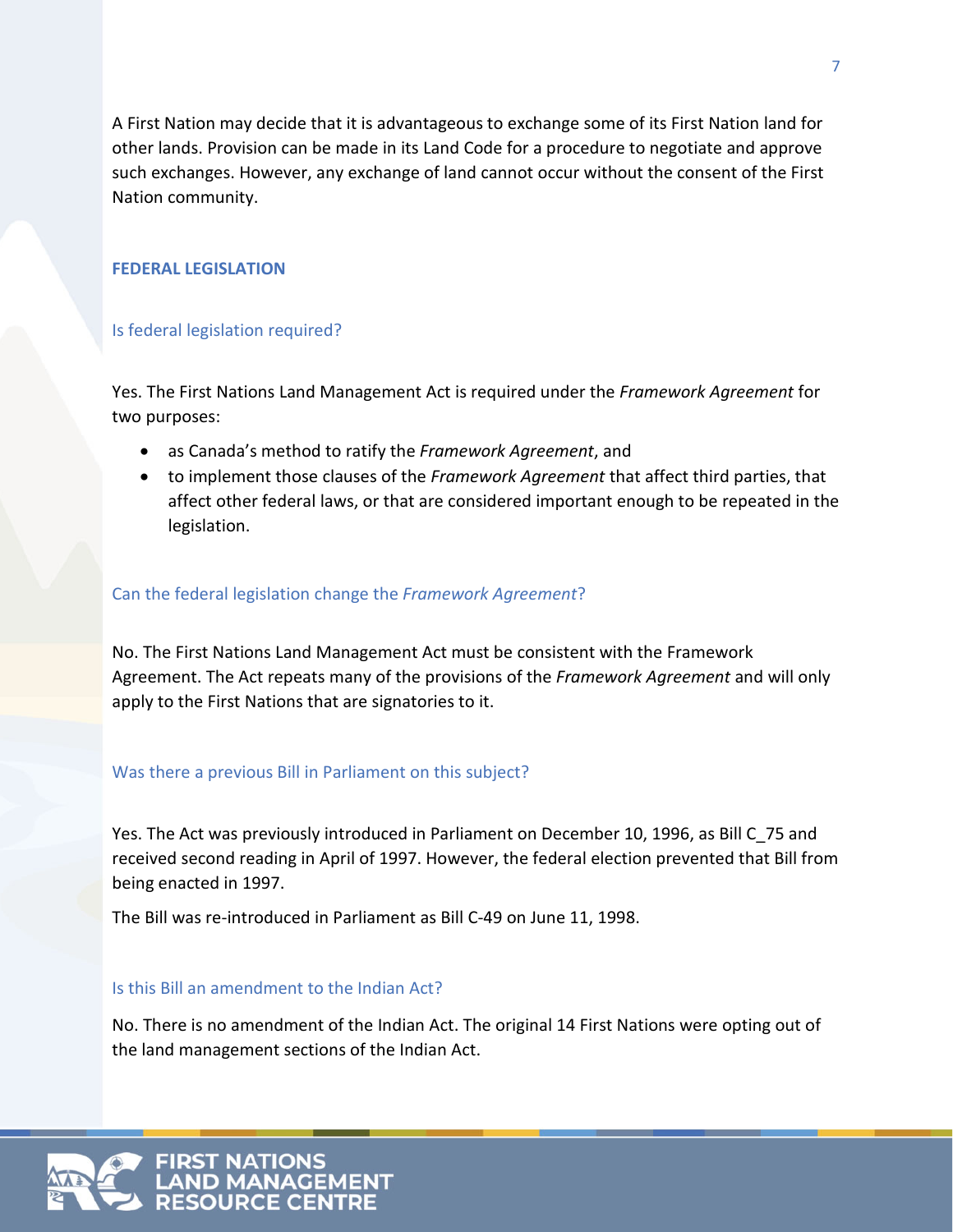### **FEDERAL RESPONSIBILITY**

### Is there any continuing federal responsibility for First Nations lands?

Canada will continue to hold title to First Nation land, although Canada will have no management authority over the land.

The Minister of Indian Affairs and Northern Development will no longer be involved in the management of the First Nation's reserve lands.

### Who is liable for damages related to First Nation land?

Canada will remain liable for and will indemnify a First Nation for losses suffered as a result of any act or omission by Canada, or its agents, that occurred before the Land Code comes into effect.

Once a Land Code takes effect, the First Nation is responsible for its acts or omissions in managing its lands.

### What happens to Canada's fiduciary obligation?

The fiduciary obligation of Canada continues under the *Framework Agreement*. The scope of Canada's obligation is reduced, however, because the First Nation is making the day-to-day decisions regarding its lands. Canada would continue to be involved in any land exchange that might take place and for maintaining the First Nations Land Register.

### **FIRST NATIONS INVOLVED**

### What First Nations are involved?

To date over 80 First Nation communities have voted to ratify the *Framework Agreement* through their respective community land code. Equally, more than 50 Developmental First Nations are in the process of creating their own lands codes in preparation for a community vote.

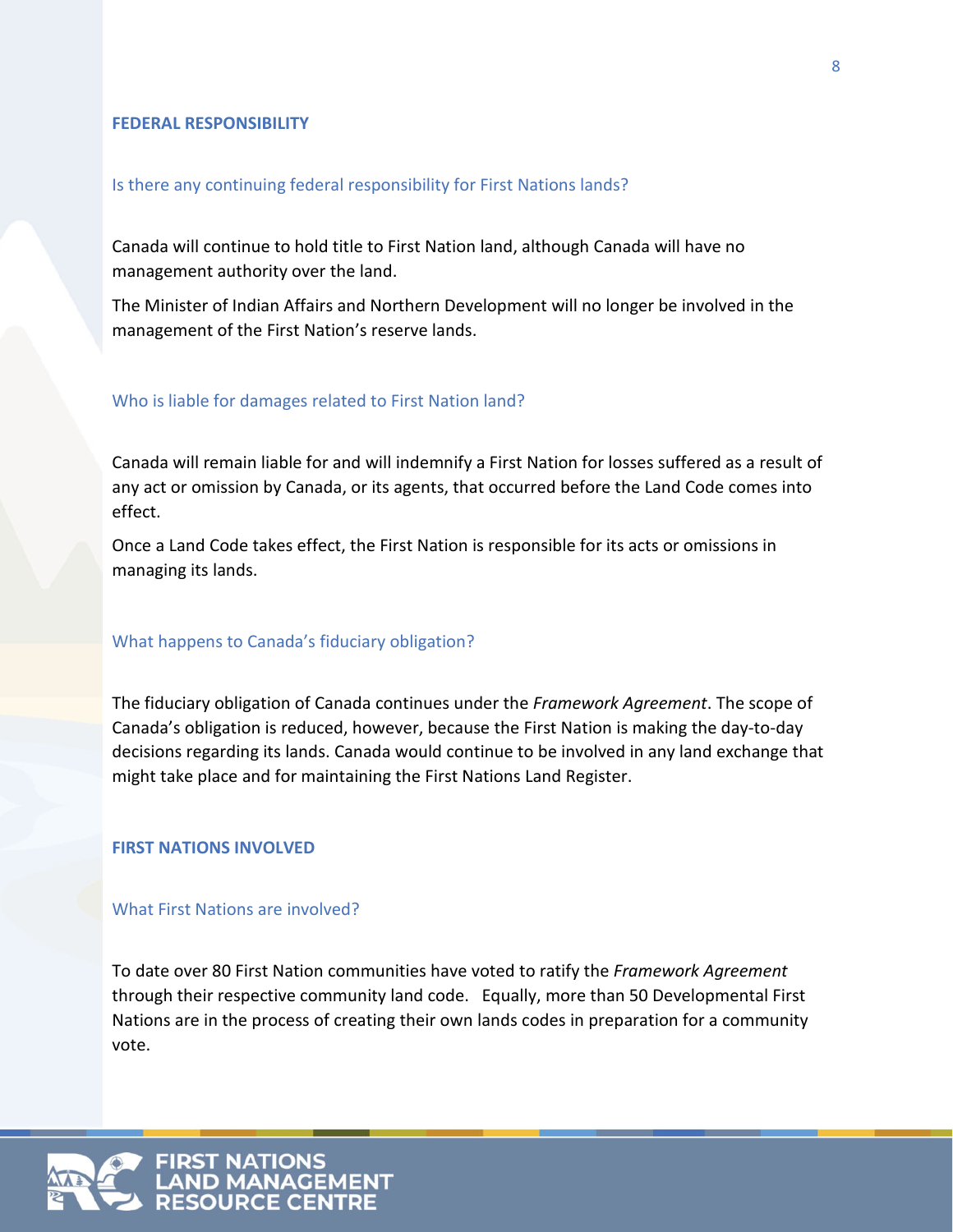Numerous additional communities have expressed their official intent to become signatory members of the *Framework Agreement*, bringing the total number of First Nations communities involved in the *Framework Agreement* (as signatories or waitlisted potential entrants) to over 200.

The following map identifies the locations of the Operational and Developmental communities of the *Framework Agreement*:



(Please note that this map is updated by NRCAN annually. It was last updated January 2018. The full map can be accessed a[t www.nrcan.gc.ca.](http://www.nrcan.gc.ca/))

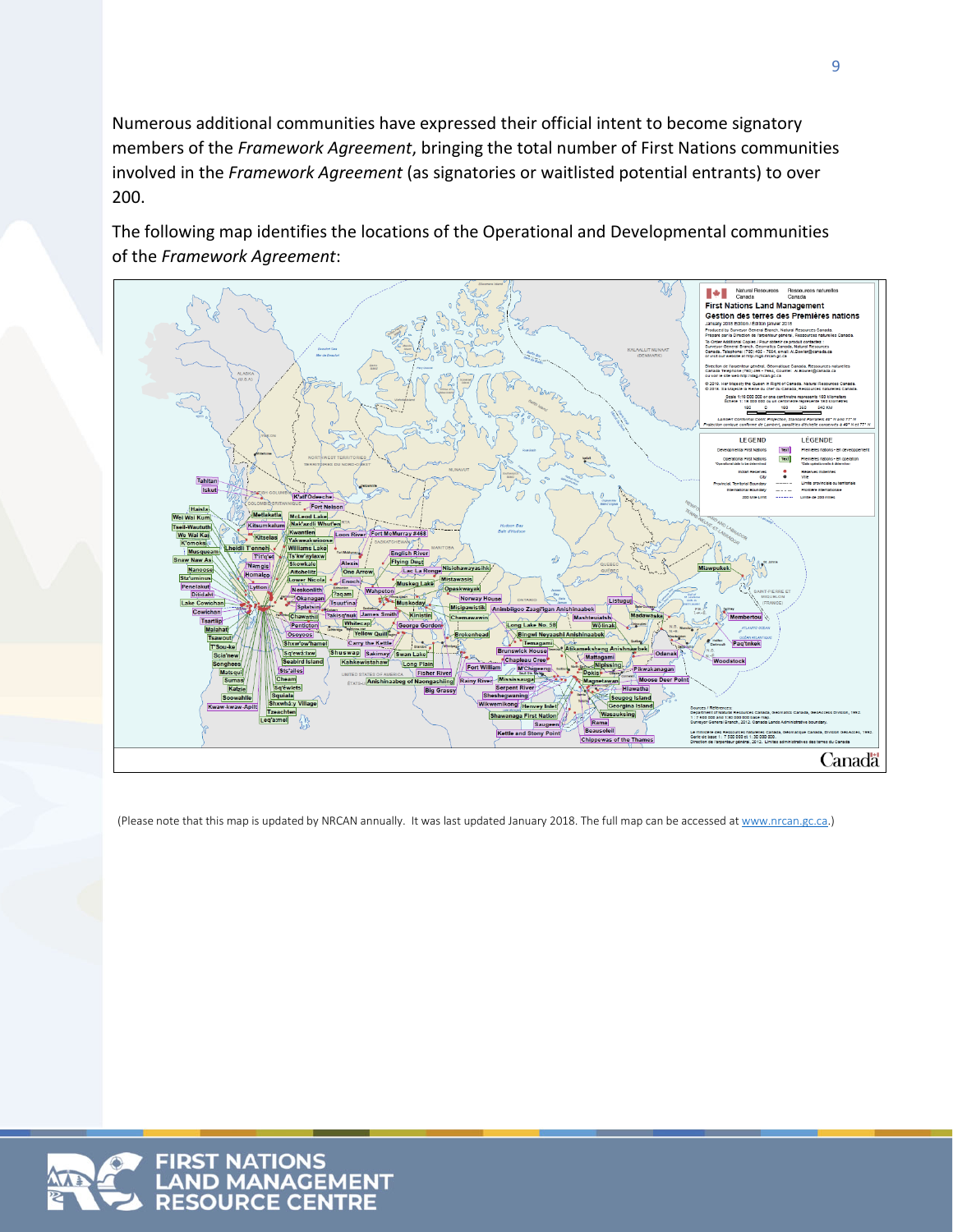### Are other First Nations interested in joining this initiative?

Yes. There is a waiting list.

### **TAKING RESPONSIBILITY FOR LAND MANAGEMENT**

### How does a First Nation take control of its lands?

A First Nation signatory to the *Framework Agreement* may exercise its land management option by:

- creating its own Land Code,
- entering into a further Individual Transfer Agreement with Canada;
- drafting a community ratification process; and
- conducting a community vote.

During this time the First Nation continues to operate under the Indian Act.

### When is land management authority transferred to the First Nation?

Once the members of the First Nation approve the Land Code and the Individual Transfer Agreement, control over First Nation land and resources is transferred from under the Indian Act to the First Nation's land laws and administration or according to their effective date as outlined in the First Nation's Land Code.

The Individual Agreement must be signed by both the First Nation and Canada before a land code can be fully operational; many First Nations choose to wait until after a land code vote to sign this document.

### What is a Land Code?

A Land Code will be the basic land law of the First Nation and will replace the land management provisions of the Indian Act.

The Land Code will be drafted by the First Nation and will make provision for the following matters:

• Identifying the reserve lands to be managed by the First Nation (called "First Nation land"),

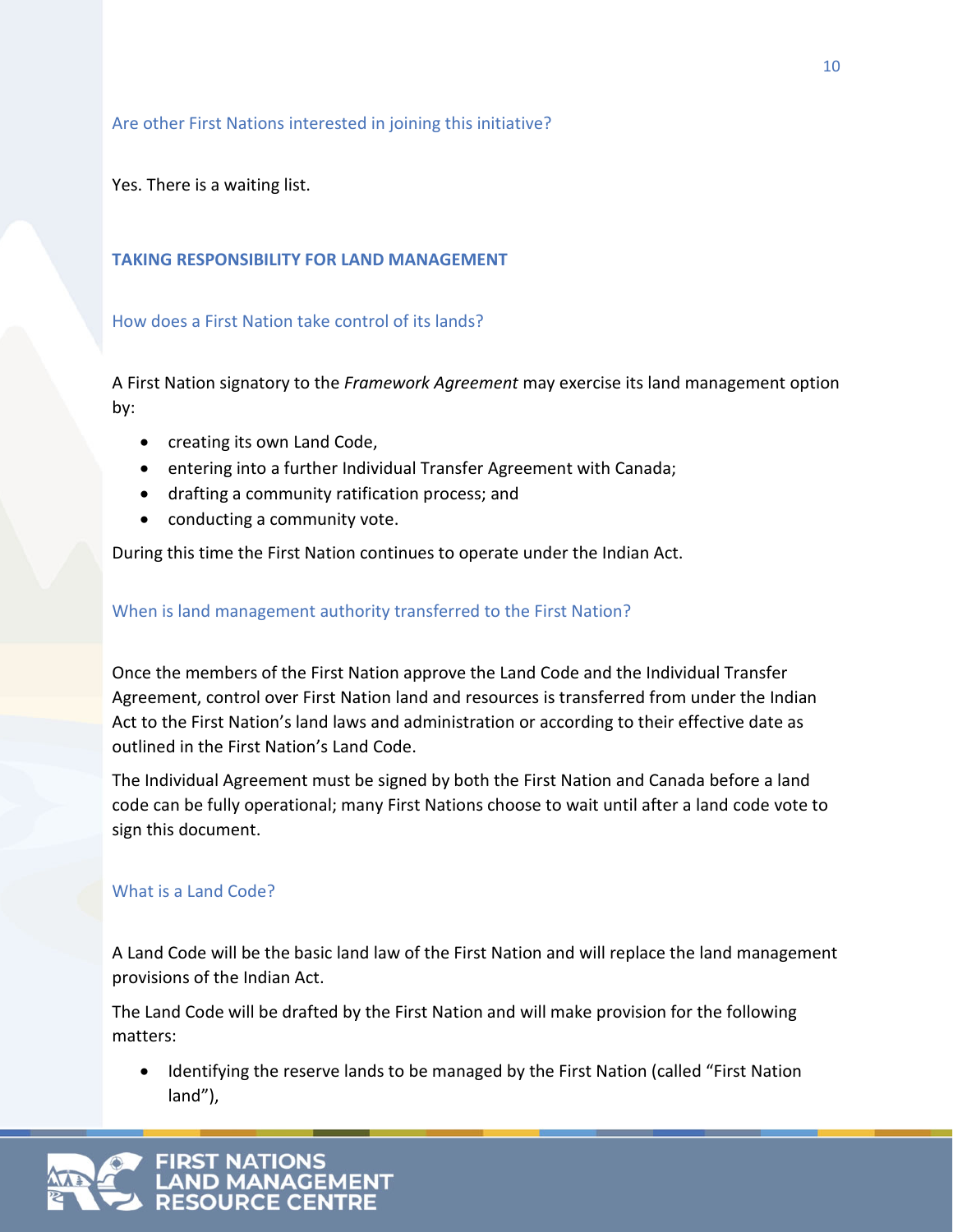- The general rules and procedures for the use and occupation of these lands by First Nation members and others,
- Financial accountability for revenues from the lands (except oil and gas revenues, which continue under federal law),
- The making and publishing of First Nation land laws, The conflict of interest rules,
- A community process to develop rules and procedures applicable to land on the breakdown of a marriage,
- A dispute resolution process,
- Procedures by which the First Nation can grant interests in land or acquire lands for community purposes,
- The delegation of land management responsibilities, and The procedure for amending the Land Code.

## Is the Indian Act still relevant to a First Nation that has adopted a Land Code?

Yes. Approximately two-thirds of the provisions of the Indian Act, which do not deal with land matters, continue to apply to a First Nation that has a Land Code. For example, the sections dealing with elections and governance continue to apply to the First Nation.

### What is an Individual Agreement?

An Individual Agreement between each community and Canada will be negotiated to deal with such matters as:

- The reserve lands to be managed by the First Nation the specifics of the transfer of the administration of land from Canada to the First Nation, e.g. the interests in land held by Canada that are to be transferred to the First Nation,
- The transfer of revenues and an interim environmental assessment process, and the funding to be provided by Canada to the First Nation for land management.

### **COMMUNITY PARTICIPATION AND APPROVALS**

Are First Nation members involved in developing a Land Code?

Yes. The contents of the Land Code are developed by the membership of the First Nation. Typically, a lands committee is formed to be responsible for developing the draft Land Code for

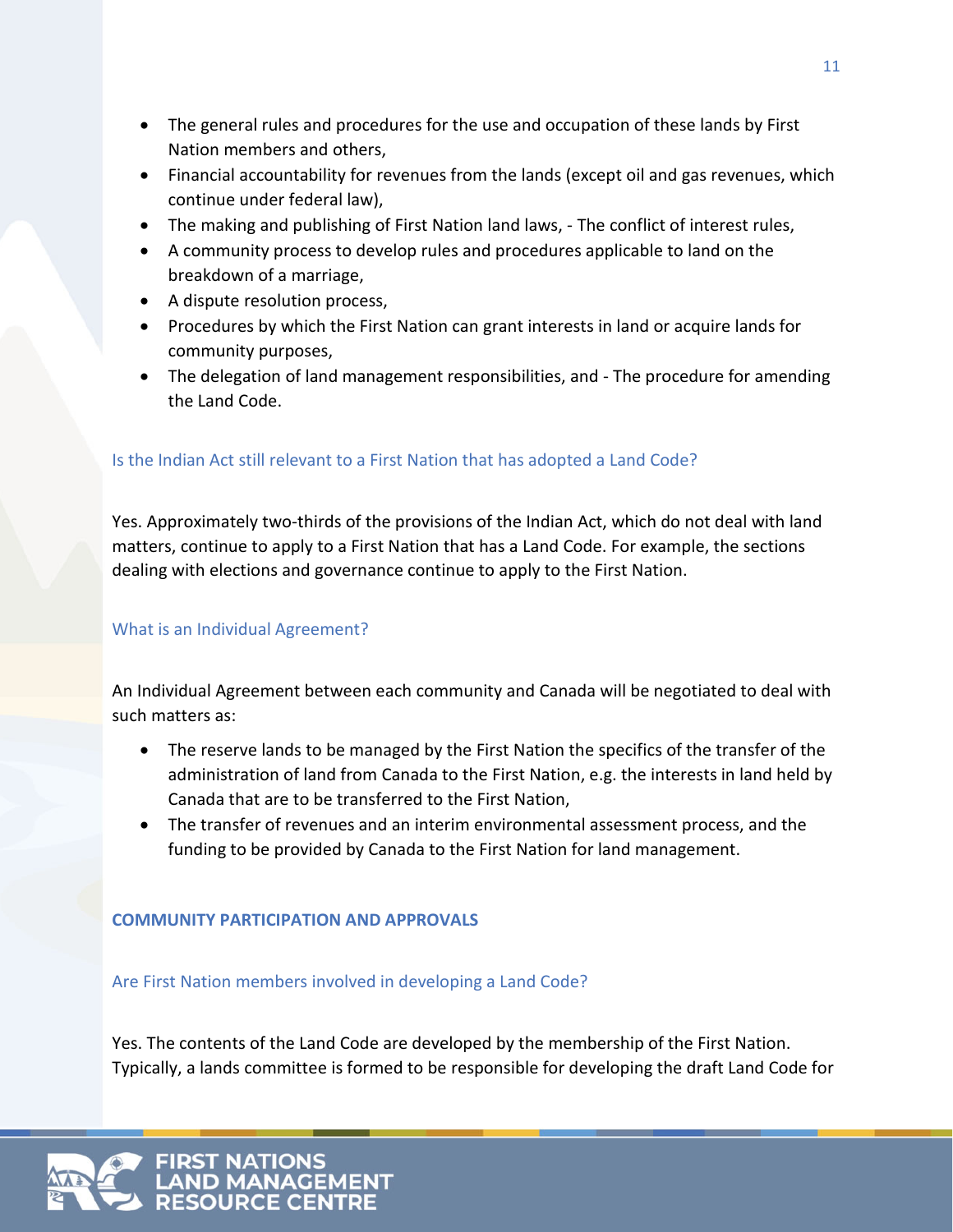the First Nation. The committee has officers of the First Nation knowledgeable about lands and other members of the community.

The lands committee holds community meetings with the members to develop the policy upon which the Land Code is based. Once the draft Land Code begins to take shape, drafts are circulated in the community for comment. Door to door meetings with members are also arranged to allow the lands committee and members an opportunity for more in-depth discussion of the draft Land Code.

As a fundamental principle, the development of a Land Code is an exercise in community selfgovernment at a "grass-roots" level.

### Does the Land Code need community approval?

Yes. In order for the First Nation to assume control over its lands, the Land Code and the Individual Agreement must be ratified by the members of the First Nation.

The procedure for the community ratification process is developed by the community in accordance with the *Framework Agreement*. This process will be set out in a document that will contain all the details of the process. The ratification procedure involves a thorough process to locate all eligible voting members and provide them with the opportunity to vote in person or by mail.

### Are off-reserve members involved?

Yes. All members of the First Nation who are at least 18 years of age, whether living off-reserve or on-reserve, have the right to vote on the Land Code and the Individual Transfer Agreement.

### Is there a verification process?

Yes. An independent person selected jointly by the First Nation and Canada, called a Verifier, will monitor and confirm that the community ratification process and Land Code are consistent with the *Framework Agreement*. Once that is confirmed, the process of monitoring the ratification is conducted by the Verifier in accordance with the community ratification process.

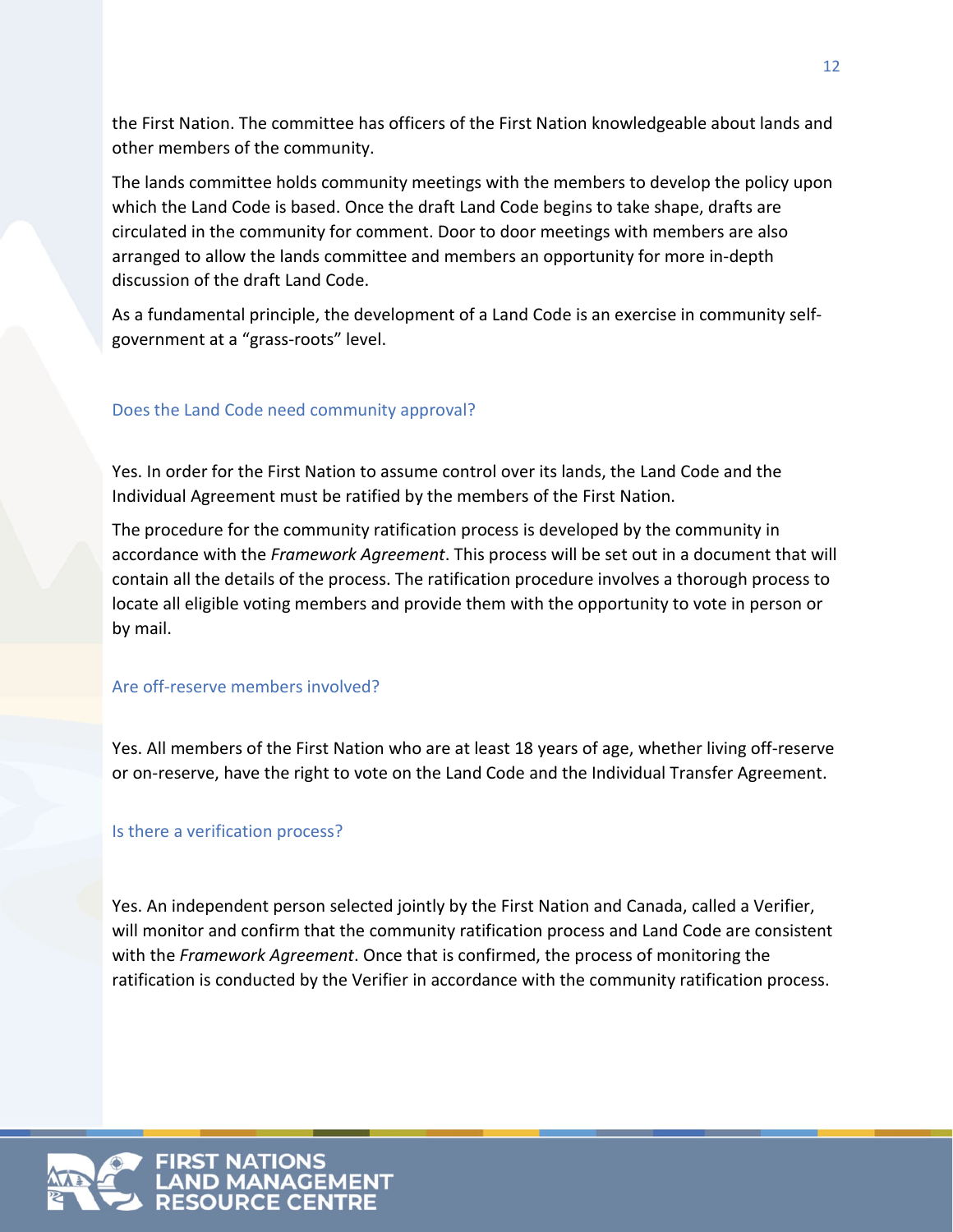### **LANDS**

### What lands are involved?

A First Nation will be able to take responsibility for all of its reserve lands. If a First Nation has more than one reserve, it would be able to choose which reserves are to be managed. Each reserve to be subject to the Land Code will be described in the Land Code. These lands are called "First Nation lands". Only reserve lands are included.

Lands received under treaty land entitlement, specific claims settlement, etc. could become First Nation land only if they are made reserve lands.

### Will the land management powers extend beyond the reserve boundaries to traditional First Nation territories?

No. The land management powers only relate to reserves of the First Nation. The *Framework Agreement* does not affect any lands, or any rights in lands, that are not subject to the Agreement.

### Is First Nation land considered to be fee simple land?

No. First Nation land will continue to be reserve lands. Title to land will continue to be held by Her Majesty in right of Canada and the land remains set apart for the use and benefit of a First Nation. First Nation lands remain a federal responsibility under section 91(24) of the Constitution Act, 1867. However, jurisdiction over the land and decision making in relation to the land will be in the hands of the First Nation. The First Nation will, for all practical purposes, act as if it were the owner of the land, except for control over title or the power to sell the land.

### What resources are covered by the *Framework Agreement*?

The *Framework Agreement* covers reserve lands and resources. Included are all the interests, rights and resources that belong to that land, to the extent that these are under the jurisdiction of Canada and are part of that land.

Forestry resources are included within the scope of the agreement. Crops, livestock and other matters related to agriculture are included.

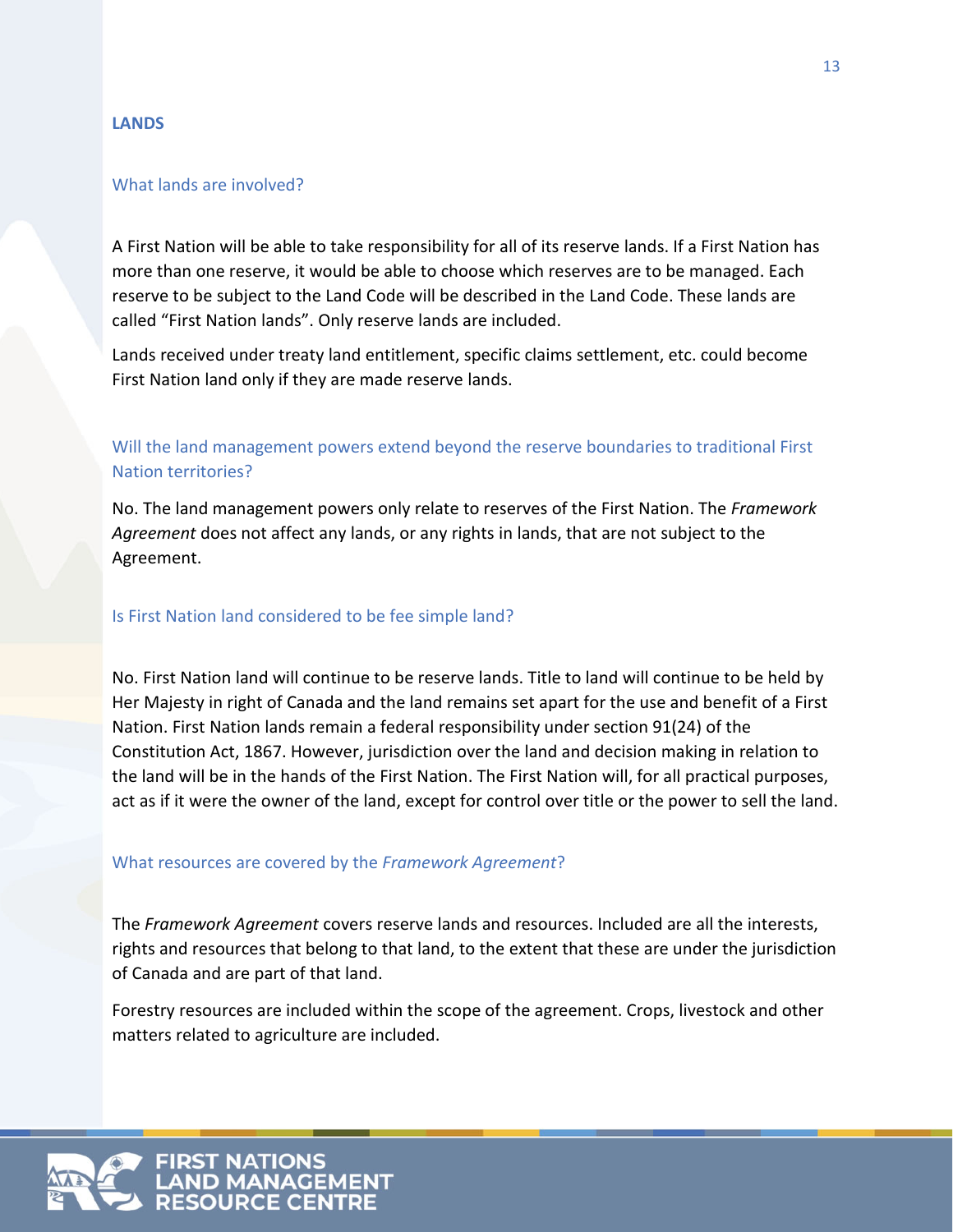### What resources are not included?

Fishing, migratory birds and endangered species are not included. The *Framework Agreement* does not affect or extend existing rights and powers, or create additional rights and powers, related to fisheries and is not intended to affect rights and powers relating to migratory birds or endangered species. These matters may or may not be dealt with in the context of other negotiations.

Oil and gas resources are not included. The Indian Oil and Gas Act will continue to apply to any First Nation lands, or interests in First Nation land, that are "Indian lands" within the meaning of that Act.

Uranium and radioactive minerals are also not included. The Atomic Energy Control Act, or any successor legislation will continue to apply to First Nation land.

### **FIRST NATION POWERS**

### What is the legal status of a First Nation?

FA First Nation with a Land Code will have all the legal status and powers needed to manage and govern their lands and resources. The First Nation will have the same legal status as a natural person for purposes related to land.

### Can a First Nation make laws?

Yes. A First Nation council, managing its lands under a Land Code, will have the power to make laws in respect of the development, conservation, protection, management, use and possession of First Nation land. This includes laws on zoning, environment, services and dispute resolution.

The First Nation council can continue to make by-laws under sections 81 and 85.1 of the Indian Act. For the most part, these by-laws relate to matters other than land.

### How will First Nation laws be enforced?

A First Nation will have full power to enforce its land and environmental laws. A First Nation may incorporate the summary conviction procedures of the Criminal Code for offences under First Nation laws. Those procedures are the ones used for minor criminal offences. They are also used in some provinces for offences under provincial laws, e.g. offences under provincial environmental legislation.

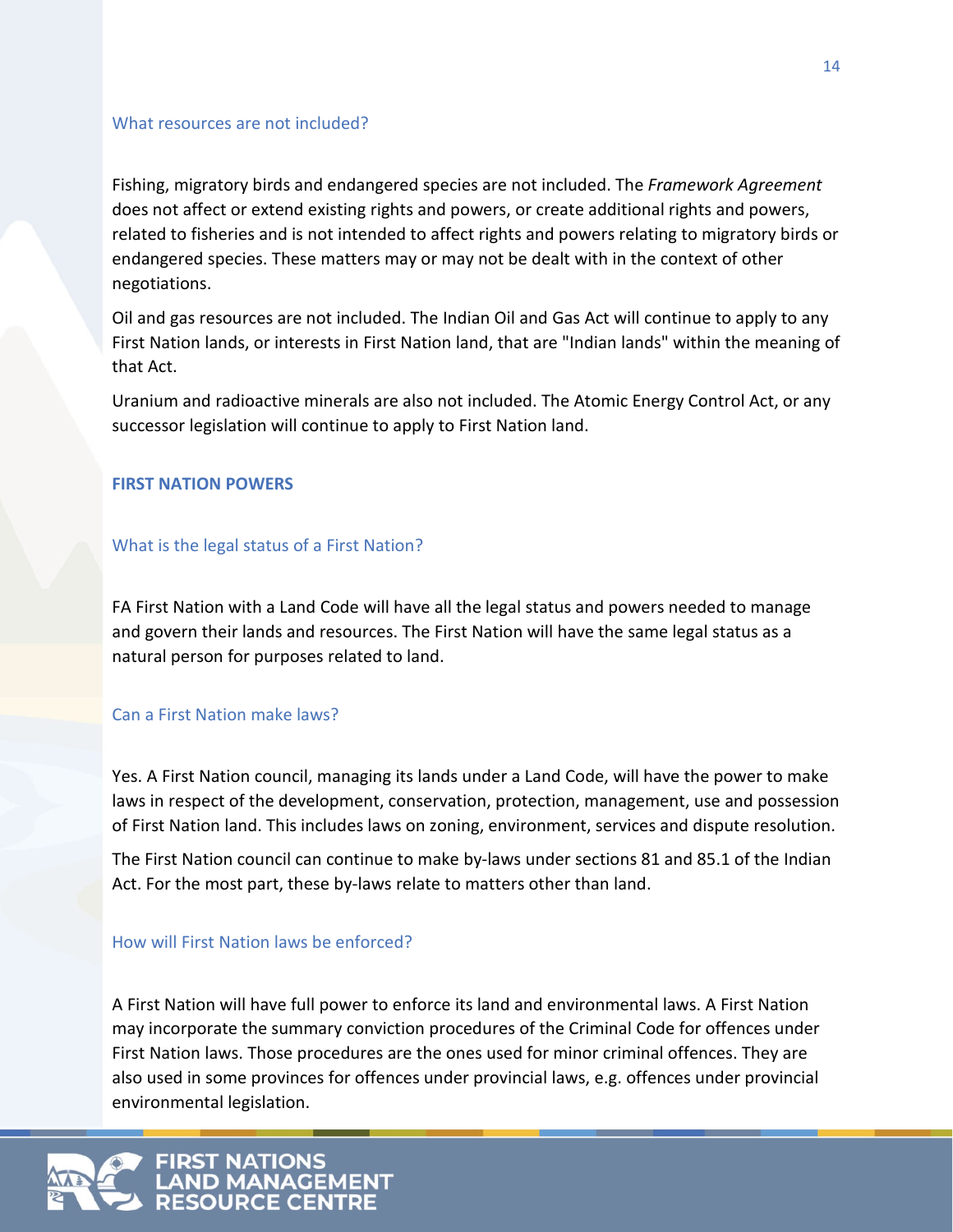A First Nation can appoint its own justice of the peace to try offences created under First Nation laws and can appoint its own prosecutor. First Nation laws may make provision for search and seizure, fines, imprisonment, restitution, community service or alternate means for achieving compliance.

The provincial court system will also be available to enforce First Nation laws.

### What other powers will a First Nation have?

The *Framework Agreement* provides the First Nation with all the powers of an owner in relation to its First Nation Land, except for control over title or the power to sell it. The First Nation's council can manage land and resources, as well as revenues from the land and resources, in accordance with its Land Code.

While First Nations will not be able to sell their land, they will be able to lease or develop their lands and resources, subject to any limits imposed by their own laws and Land Codes.

### **THIRD PARTY INTERESTS**

### What happens to existing third-party interests under a Land Code?

Under a land code, the interests in First Nation land lawfully held by third parties will continue in effect according to their terms and conditions. For example, a lease that expires in the year 2010 would continue in effect with the same rights and obligations as before. If the landlord in an existing lease made under the Indian Act were the federal government, the First Nation would assume the rights and obligations of the federal government under the lease, so that the tenant would pay the rent directly to the First Nation.

No new interests or licenses may be acquired or granted except in accordance with the Land Code.

### How will interests in First Nation land be recorded?

The *Framework Agreement* and the federal legislation authorize Canada to setup a separate register to record interests granted by First Nations under their Land Codes. Regulations will be developed by the Lands Advisory Board and INAC to govern the First Nations Lands Register.

A First Nation may also establish its own duplicate registry system to record interests in its First Nation lands.

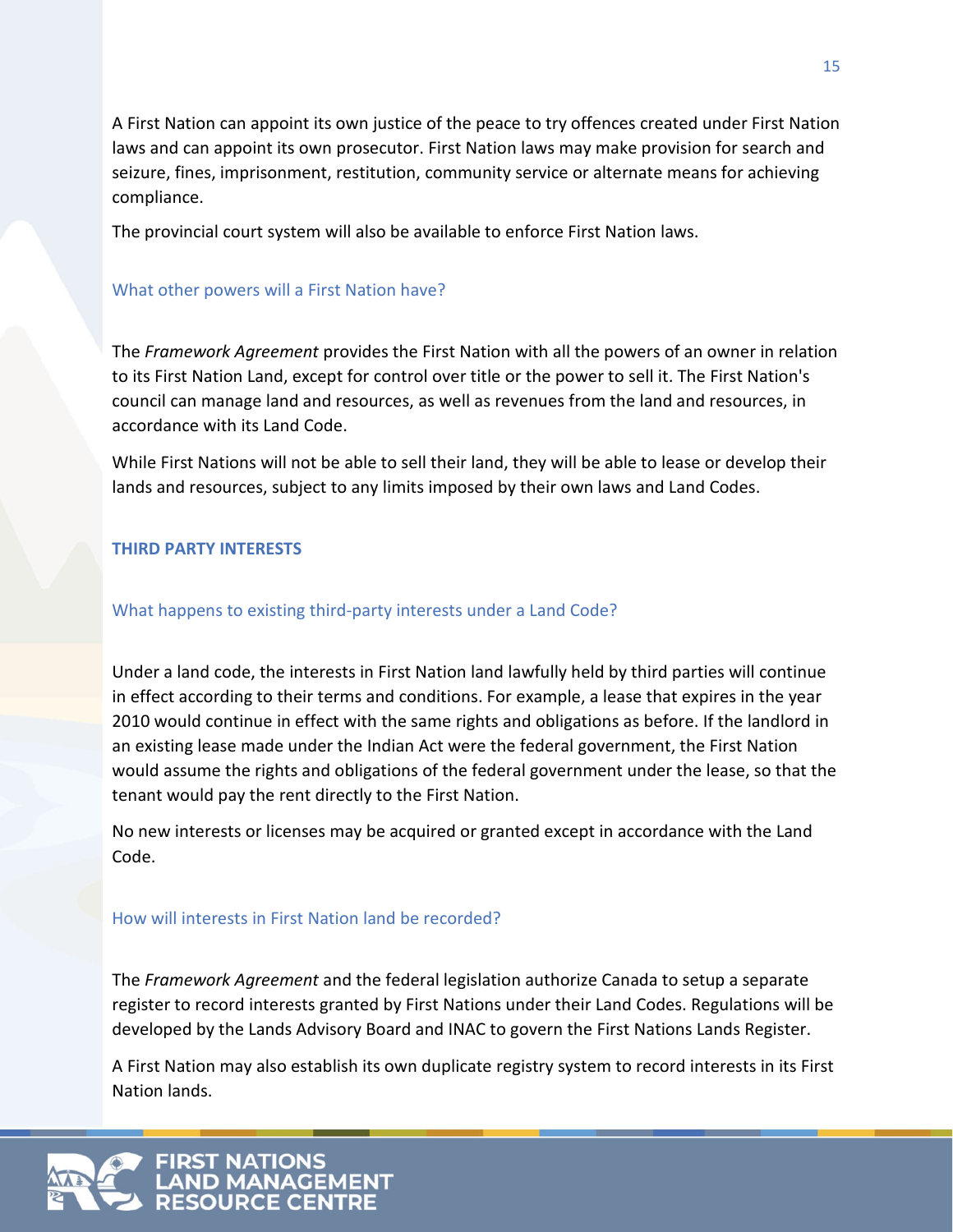### **ACCOUNTABILITY**

### Is a First Nation council accountable to the members?

Yes. Besides being politically accountable, a First Nation council under the Land Code is legally responsible for managing the lands and resources for the benefit of the members of the First Nation.

### How will accountability to the members be ensured?

A Land Code will make provision for a First Nation to report annually to its members on its land management activities. The Land Code will also set out rules on financial accountability for its management of lands, resources and revenues. The First Nation council is politically accountable for laws that it enacts.

Land Codes may provide that certain laws or policies must be ratified by the community before they take effect. Examples of what might require community approval before taking effect could include:

- a land use plan,
- a grant of any interest in First Nation land for a term exceeding 25 years,
- any grant or disposition of any natural resources for a term exceeding 5 years, or a charge or mortgage of a leasehold interest.

### **REVENUES**

### Can a First Nation generate its own revenues?

Yes. Revenues can be generated by leasing and granting rights and licenses in First Nation land. A First Nation can also develop its own land directly and generate profit.

Taxation powers are not included in the *Framework Agreement*.

### What happens to revenues previously collected by Canada?

The *Framework Agreement* provides that revenue moneys of the First Nation previously collected and held by Canada will be transferred to the First Nation when its Land Code comes

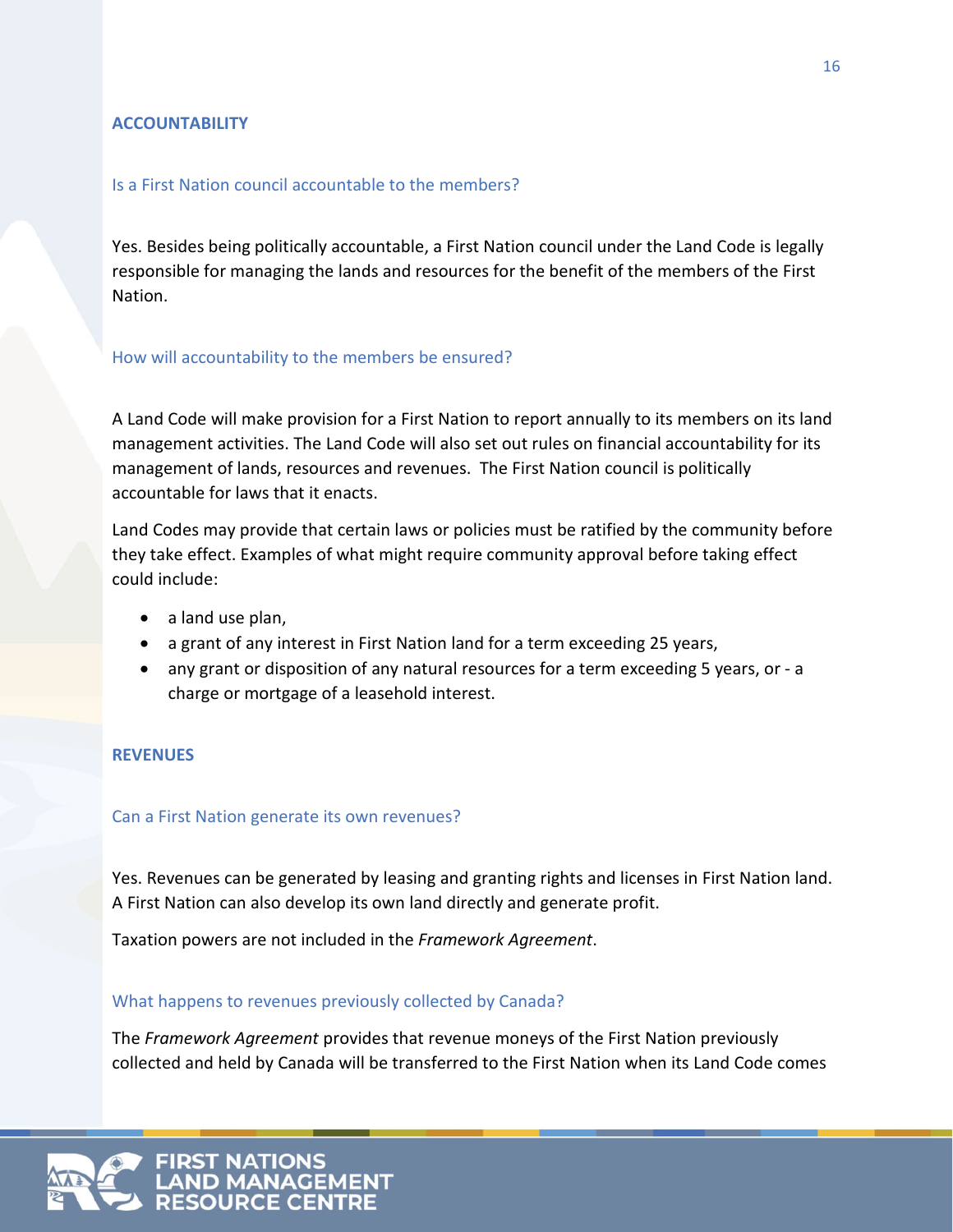into effect. Revenue funds include accumulated interest on capital accounts and funds collected by Canada such as lease revenue.

### **TAXATION**

### Will First Nation land be subject to taxation?

No. The current exemption of reserve lands and property situated on-reserve, will continue under the relevant provisions of the Indian Act, s. 29 & s. 89(1) & (2).

The Land Code does not authorize laws relating to the taxation of real or personal property. Such laws may be made separately pursuant to section 83 of the Indian Act.

### Can a First Nation tax land under the *Framework Agreement*?

No. The Land Code does not authorize laws relating to the taxation of real or personal property. Such laws must continue to be made separately pursuant to section 83 of the Indian Act.

### **FUNDING**

### Is developmental funding available to a First Nation?

Yes. Canada will provide funding to a First Nation to develop its Land Code, its community ratification process and the individual Agreement. This funding is channeled through the Lands Advisory Board Resource Centre to the First Nation.

### Is funding available to a First Nation to operate under a Land Code?

Yes. Canada provides operational funding to First Nations - to manage its First Nation land, to make, administer and enforce its laws under a land code, and to administer an environmental assessment and management processes on First Nation land.

The amount of the funding will be agreed upon between the First Nation and Canada. The amount will be set out in the Individual Agreement with Canada and is subject to the approval of the members of the First Nation as part of the ratification process.

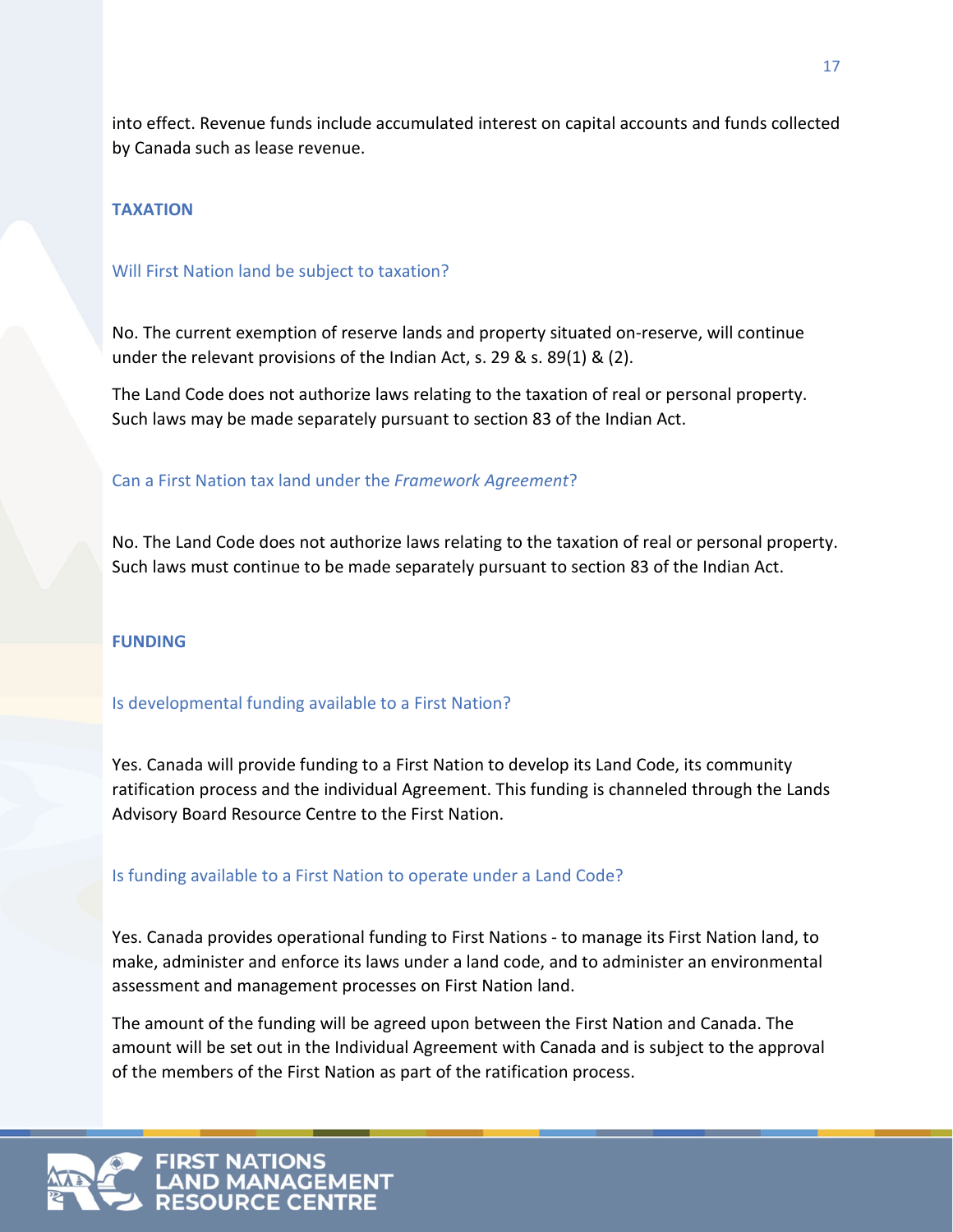### **GENDER EQUITY**

### Do men and women have equal rights in relation to First Nation land?

Yes. The Canadian Charter of Rights and Freedoms applies to First Nation lands and First Nation laws.

The *Framework Agreement* ensures that all male and female members of the First Nation who are at least 18 years of age, whether living off-reserve or on-reserve, have the right to vote on whether to approve the Land Code and the Individual Agreement with Canada.

### What are the rules on possession of land if a marriage breaks down?

Under the Indian Act there are no rules on possession of the matrimonial home or division of interests in land.

Under a Land Code, a First Nation will finally be able to deal with the rights of spouses to interests in First Nation land if their marriage breaks down. If necessary, the community has up to 12 months after the Land Code takes effect to develop and enact rules and procedures on this subject.

The *Framework Agreement* specifically states that these new rules and procedures will apply equally to women and men.

### **LAND DEVELOPMENT**

### Will First Nations be able to develop their land?

Yes. First Nations will be able to create land development policies and laws to promote economic development. The First Nation may also become directly involved in economic development activities to create revenue and job opportunities for its members.

### Can First Nation land be mortgaged?

No. Title to First Nation land remains with the federal Crown and cannot be mortgaged. Title to First Nation land cannot be lost through legal process.

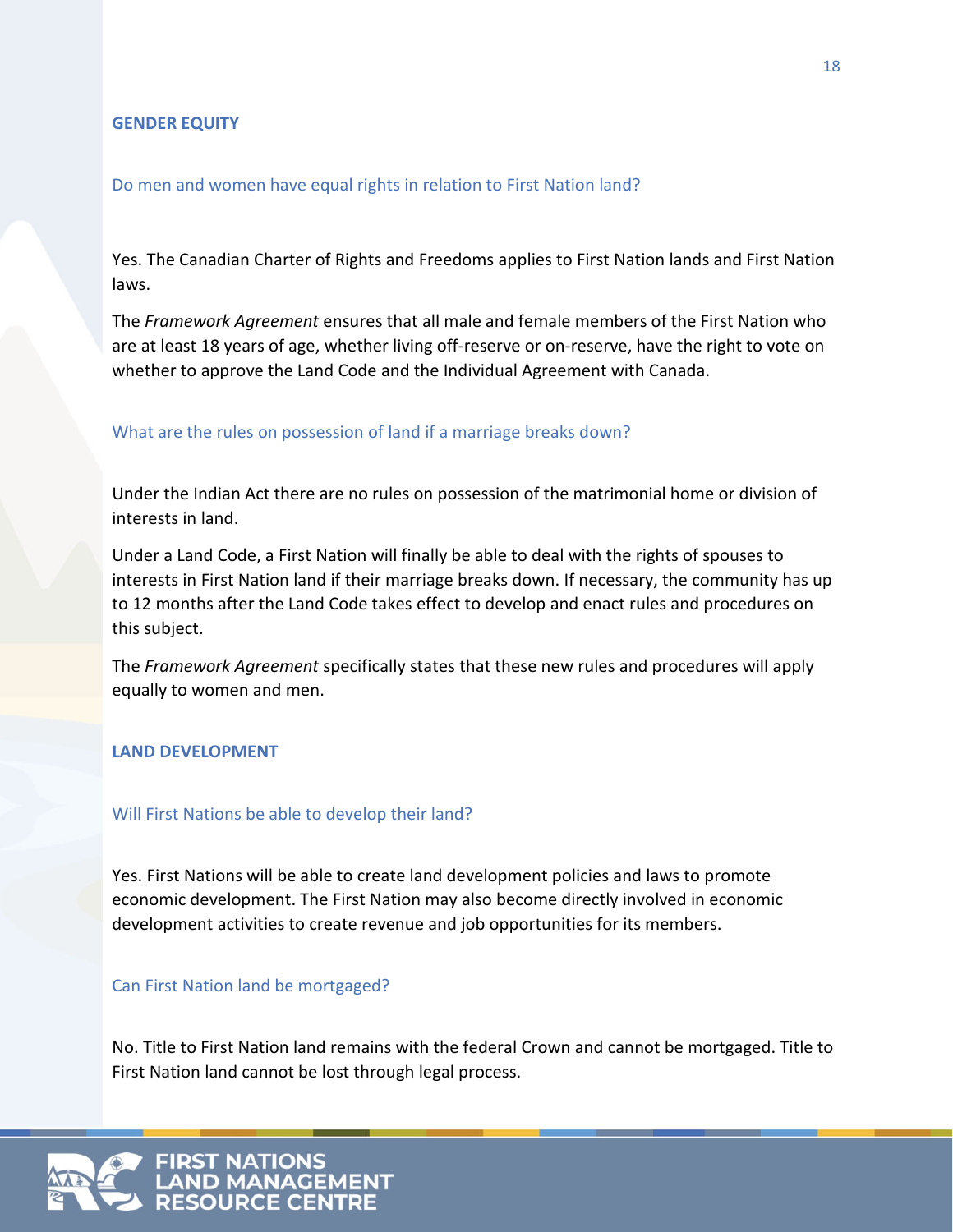### Can interests in First Nation land be mortgaged?

Yes. Leasehold interests are capable of being mortgaged. In its Land Code, a First Nation may allow leasehold interests on First Nation land to be subject to mortgages and seizure by third parties.

A First Nation may also allow any certificates of possession held by members to be mortgaged to the First Nation itself or to other members.

In the event of the default on a leasehold mortgage, the First Nation has first right to redeem the mortgage.

### Will personal property be subject to seizure under legal process?

No. The current exemption of personal property situated on-reserve will continue under the relevant provisions of the Indian Act, s. 89(1).

### Can First Nation land be sold?

No. Surrender for sale is prohibited in order to protect the land base of the First Nation for future generations.

### Can First Nation land be exchanged?

Yes. A First Nation may decide that it is advantageous to exchange some of its First Nation land for other lands. Provision can be made in its Land Code for a procedure to negotiate and approve such exchanges. An exchange of land cannot occur without the consent of the First Nation community.

### **ENVIRONMENT**

How will the environment be protected?

A First Nation will have the power to make environmental laws. These laws will deal with environmental assessment and protection.

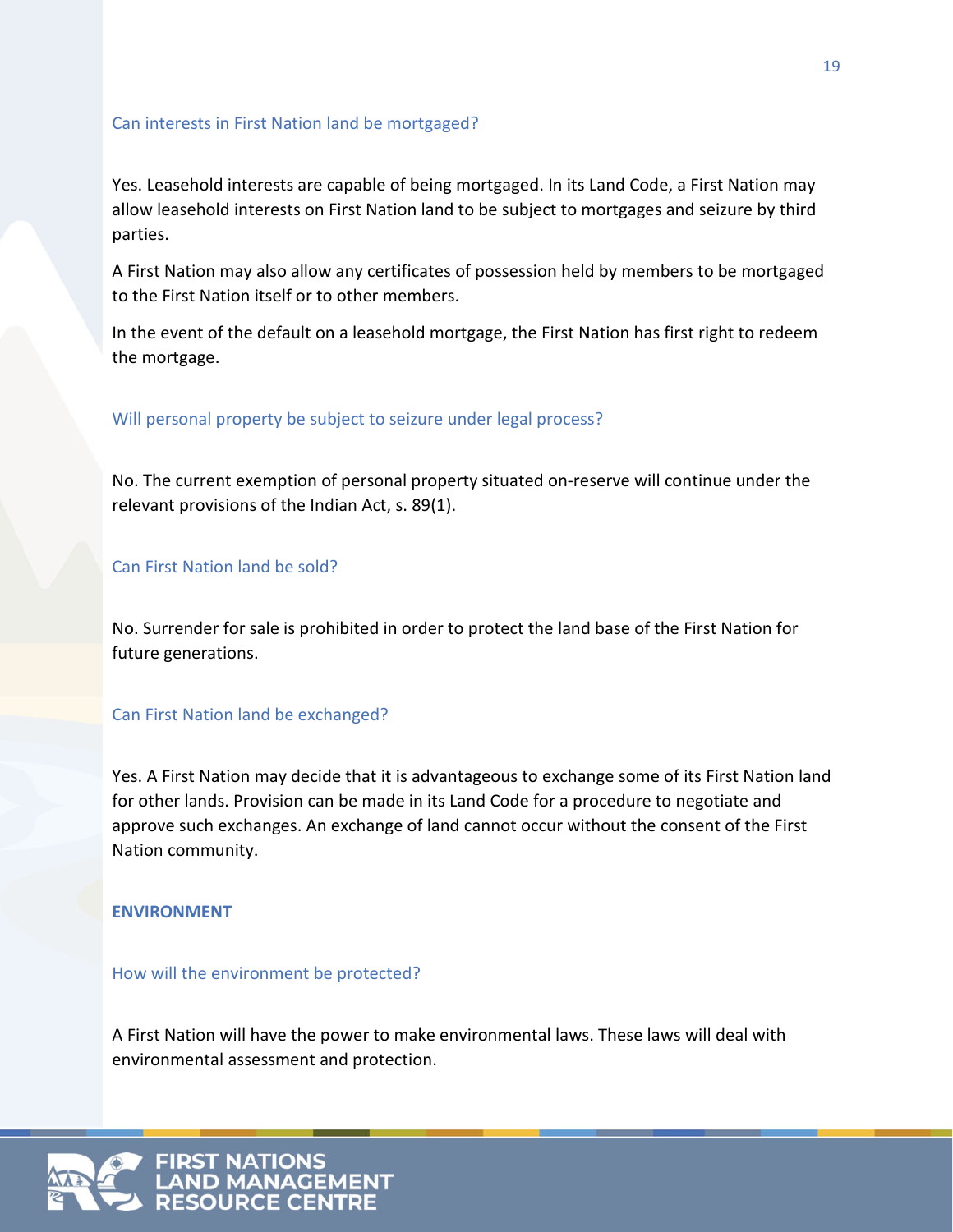Environmental management and assessment agreements will be negotiated between each First Nation and Canada for funding these laws and for harmonization of First Nation, provincial and federal environmental laws.

### What happens to existing environmental problems under the Indian Act?

If there is an existing environmental problem on a reserve before the Land Code takes effect, the federal government continues to be responsible for the problem and liable for any of its actions that may have caused the problem.

Before bringing a reserve under its Land Code, a First Nation is entitled to full disclosure on any environmental problem from Canada. The First Nation may decide to exclude the land from its Land Code until the problem is fixed by Canada.

### **EXPROPRIATION**

### Can First Nation land be expropriated by Canada?

Yes, to a limited extent. Canada's power to expropriate First Nation land is constrained. That power can only be exercised when the expropriation is justified and necessary for a federal public purpose that serves the national interest. Compensation must include provision for equivalent lands so that the land base of the First Nation is not diminished.

### Can First Nation land be expropriated by a Province?

No. Under the *Framework Agreement* there can be no expropriation of First Nation land by a provincial or municipal government or agency.

### Can a First Nation expropriate interests in First Nation lands?

Yes. A First Nation will have the power to acquire interests in lands for community works or other First Nation community purposes. It must pay fair compensation to members or nonmembers whose interests are affected.

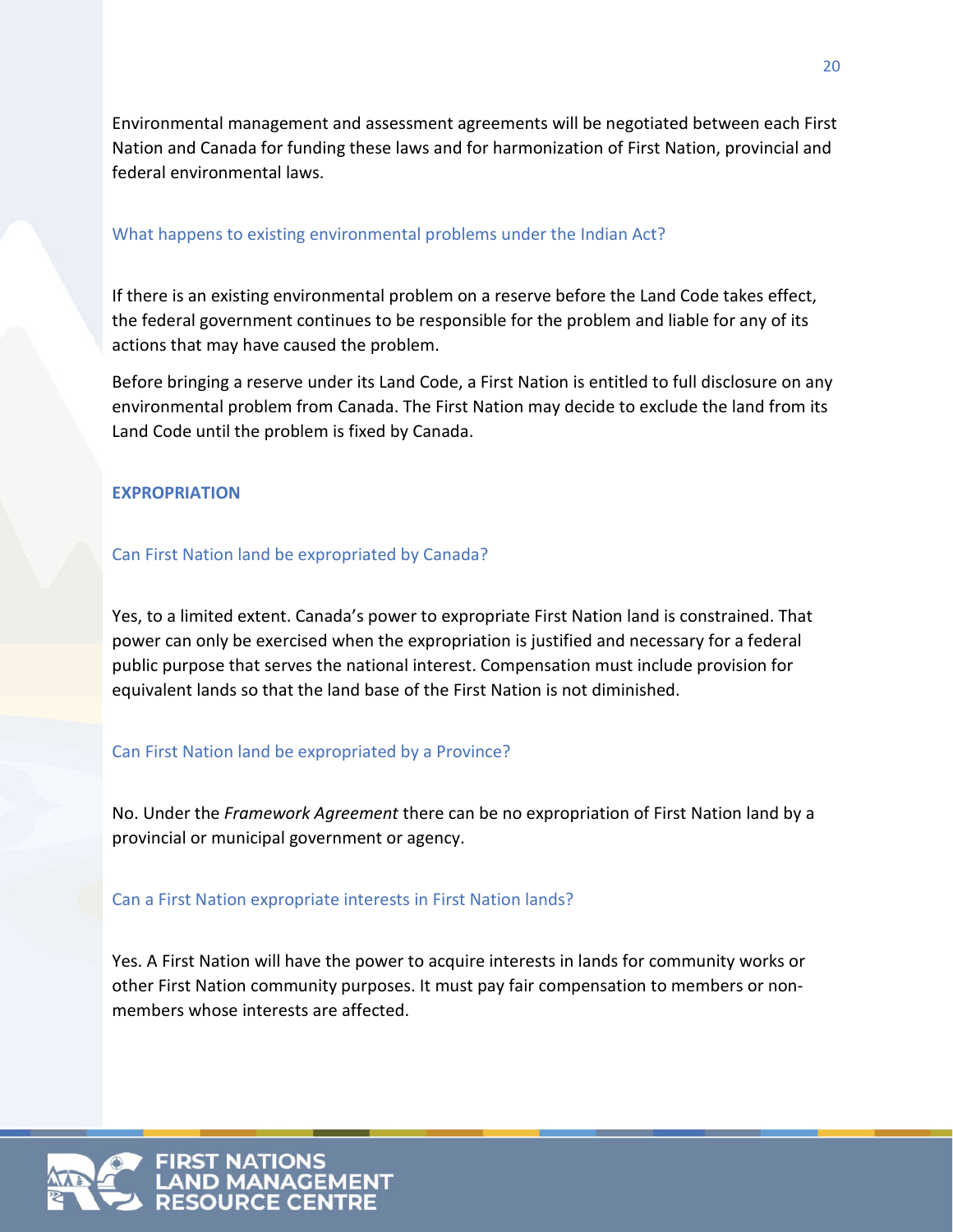Some First Nations have voluntarily waived or restricted their expropriation power in their Land Code in accordance with the wishes of their members.

### Can a Province or Municipality be exempt from First Nation expropriation?

Yes. It would be possible for a province or municipality to negotiate with a First Nation to limit expropriation. This might be useful in negotiating services from provincial or municipal utilities or other authorities.

### **DISPUTE RESOLUTION**

### How will community land disputes be resolved?

The First Nations will establish their own processes for dealing with disputes in relation to their lands and resources. These are alternative dispute resolution processes.

### How will disputes between a First Nation and Canada be resolved?

If the First Nations and Canada disagree on the meaning or implementation of the *Framework Agreement*, there are provisions in the *Framework Agreement* to resolve the dispute outside the courts. These include mediation, neutral evaluation and arbitration.

### Is the court system still available to resolve disputes?

Yes. Judicial review of certain decisions under the dispute resolution process between the First Nations and Canada is available on limited grounds

Members of the First Nations and third parties may use the courts to appeal any decision of a Justice of the Peace made under the First Nation's laws.

A First Nation in its Land Code will specify how decisions made under its dispute resolution process are to be appealed.

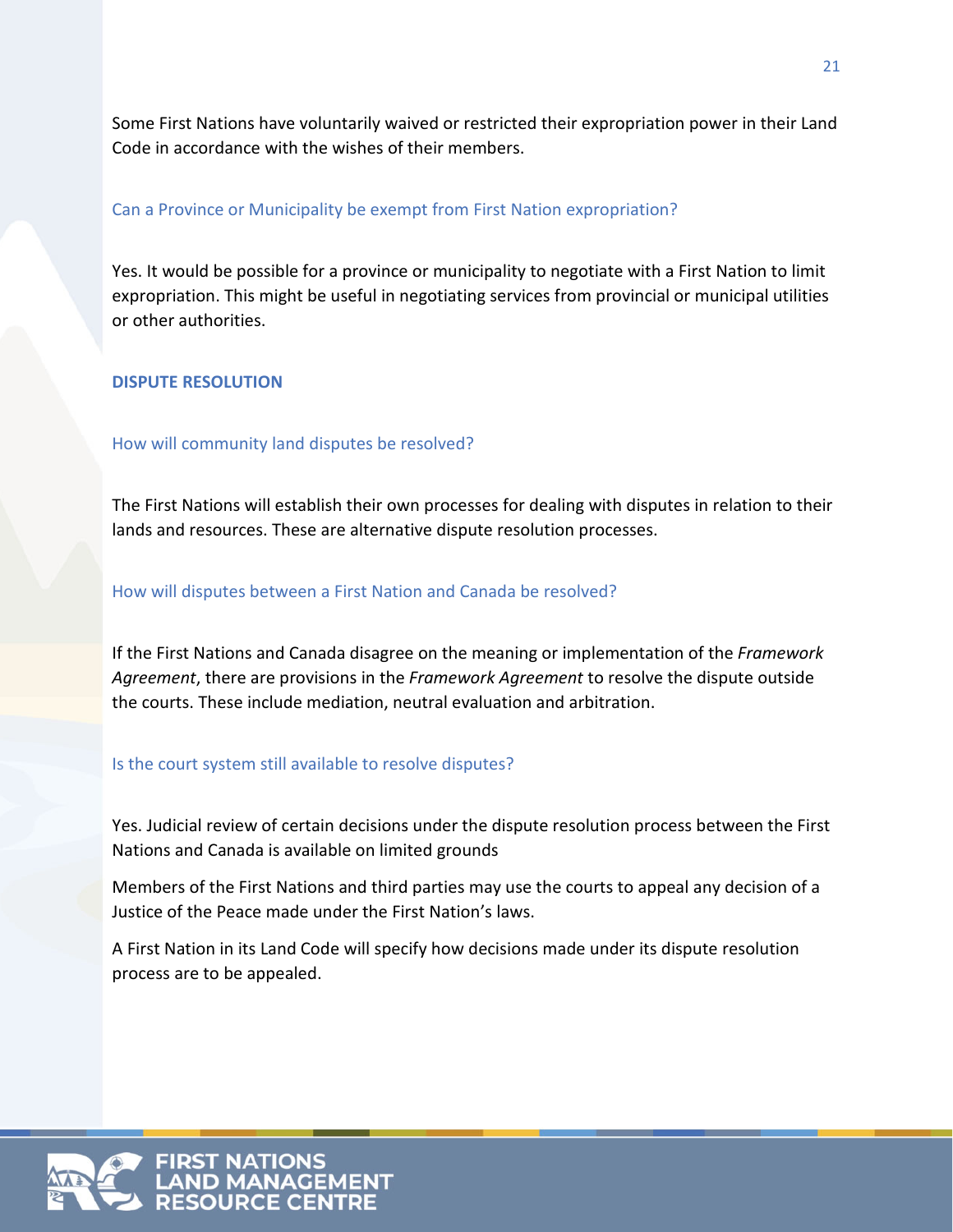### **LANDS ADVISORY BOARD and RESOURCE CENTRE**

### Who are the Lands Advisory Board?

Under the *Framework Agreement*, the First Nations have established a Lands Advisory Board and a Resource Centre to assist them in implementing their own land management regimes. The LAB is the political body composed of Chiefs regionally elected from among the First Nations involved.

The Resource Centre is the technical body intended to support First Nations in the developmental and operational phases implementing the *Framework Agreement*.

### What does the Lands Advisory Board and Resource Centre do?

The Land Advisory Board's functions include;

- Provide strategic direction to the Resource Centre;
- Proposing to the Minister such amendments to the *Framework Agreement* and the federal legislation as it considers necessary or advisable;
- In consultation with First Nations, negotiating a funding method with the Minister;
- Performing such other functions or services for a First Nation as are agreed to between the Board and the First Nation.

The Resource Centre's functions are;

- Developing model land codes, laws and land management systems;
- Developing model agreements for use between First Nations and other authorities and institutions, including public utilities and private organizations;
- On request of a First Nation, assisting the First Nation in developing and implementing its land code, laws, land management systems and environmental assessment and protection regimes -assisting a verifier when requested by the verifier;
- Establishing a Resource Centre, curricula and training programs for managers and others who perform functions pursuant to a land code;
- On request of a First Nation encountering difficulties relating to the management of its First Nation lands, helping the First Nation in obtaining the expertise necessary to resolve the difficulty;
- Proposing regulations for First Nation land registration.